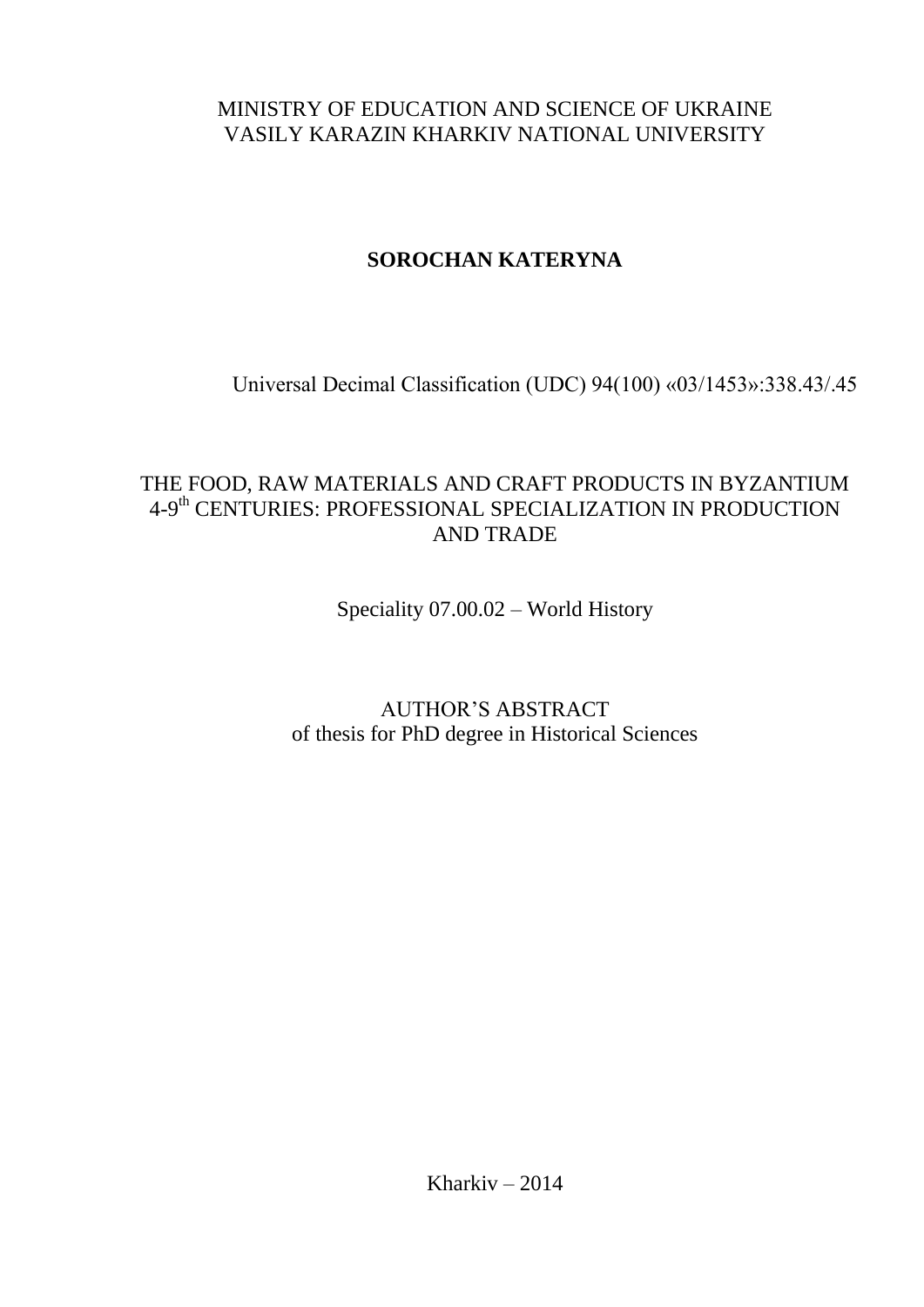The thesis is a manuscript

The scientific work was performed at the Ancient and Medieval History Department, Historical Faculty of V. N. Karazin Kharkiv National University, Ministry of Education and Science of Ukraine.

Scientific supervisor: Doctor of History, Full Professor  **Sergeyev Ivan,**  V. N. Karazin Kharkiv National University, Professor of Ancient and Medieval History Department

Official opponents: Doctor of History, Full Professor

**Mogarichev Yuriy,** 

Crimean Institute of Postgraduate Education, Professor of Economics and Management of Education Department

Ph.D. in History

#### **Myhalitsyn Pavlo,**

Kiev Theological Academy and Seminary of Ukrainian Orthodox Church(UOCh), Kharkiv Theological Seminary of (UOCh), Senior Lecturer

Thesis defense will be held on  $\text{\_}13.03.2015$  at  $\text{\_}15.00$  at the session of Specialized Academic Council 64.051.20 of Kharkiv National University. Address: 61022, Kharkiv, Freedom Square, 4, lecture hall V-58.

The thesis can be found in the Central Scientific Library of Kharkiv National University. Address: 61022, Kharkiv, Freedom Square, 4.

The abstract was sent  $\langle 5 \rangle$  February 2015

Academic Secretary of Specialized Academic Council  $\|\phi\|_{\alpha}$ <sup> $\triangle$ </sup>) V. S. Majstrenko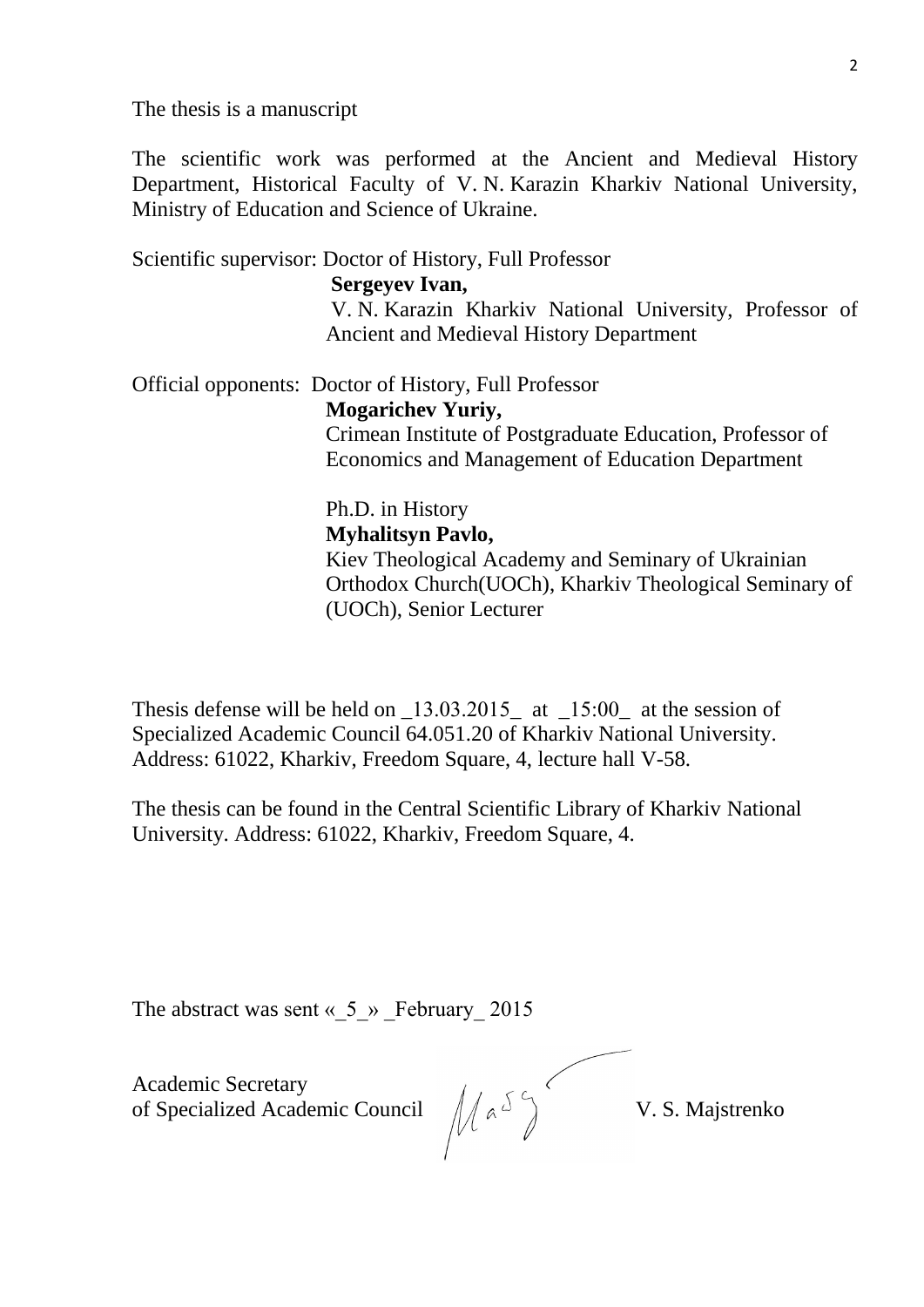#### **GENERAL DESCRIPTION OF WORK**

**Topicality of research.** The historical period of formation and prosperity of the Byzantine Empire cannot be comprehended without understanding its economic structure, social relations connected with the movement of goods, nomenclature system, organization, market specialization, and the mechanisms of its functioning. But it should be noted that not all the researchers agree with the view about existence of market in Byzantium. In this work, the problem is highlighted from the new «modernist» views on Byzantine trade under which the thesis of the absolute predominance of self-sufficiency, absence of labor division and regional specialization is considered unsubstantiated. We will state that the Byzantine economy was a conglomerate of different markets. Furthermore, this work is not a research of Byzantine trade in general, but the specialization of production-trade sector is deeply studied in it.

This aspect of Roman state is particularly relevant for transition period when the late antique society was replaced by the new relationships of medieval world with the other organization parameters and at the same time the old heritage was still influential. The Byzantine world of a craftsman, businessman, merchant also was related to this time. The activities of these professionals make a special space for study, because only in recent years they have begun to be specifically studied in a number of a very few works which, unfortunately, are far from generalizations. This gap can be explained not by the lack of interest or absence of source base relevant to this topic, but by the difficulty of issues. It is necessary to synthesize a vast amount of factual material that should be analyzed and systematized in accurate chronological period to find out the composition of the market, its product range, movement of different goods, commodities from the food to the service, which in turn poses new issues.

**Connection of the work with academic programs, plans, topics.** Dissertation research was completed at the Ancient and Medieval History Department of V. N. Karazin Kharkiv National University, within the complex scientific topic «History and Archaeology of the Black Sea and the Mediterranean in ancient and medieval epoch», registration number 0112U004750, code IST\_4.

The **aim** of the work is the complex study of basic food nomenclature, raw materials, craft goods of Byzantine trade in 4-9<sup>th</sup> cent. and its relevant specialization of trading-craft activities.

To achieve this aim were resolved the following **research objectives**:

 to specify the terminology of different categories of products, which made up Romans «market language»;

 to find out and to systematize the main commodity groups which dominated in the agricultural, domestic industry, mining, fishery, seasonal work, handicraft production, and exchange;

 to determine the professions, their nature and level of specialization, division of labor in trade of foodstuffs, raw materials, and handicraft items.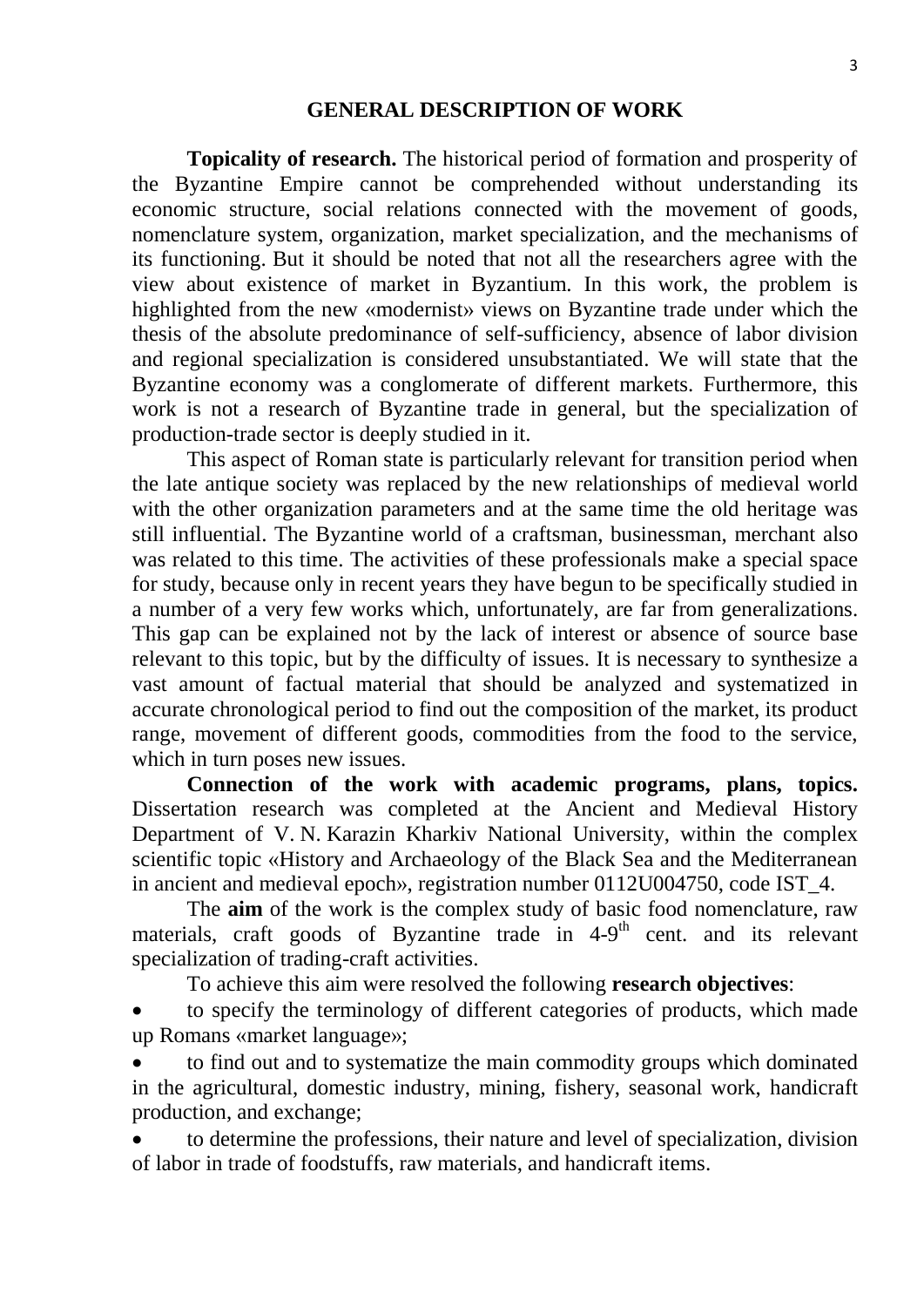**Research object** is Byzantine range of goods, markets nomenclature and specialization of commerce within 4-9<sup>th</sup> centuries.

**Research subject** is presented by Roman foodstuffs, raw materials market and craft products as well as specialization of artisans and merchants.

The **chronological frameworks** of research are conditioned by the time of formation of the Eastern Roman Empire as an independent socio-economic system that happened in 4<sup>th</sup> cent., up to the ending of its composing like an early medieval state with its features, originality, which was obvious by the  $10<sup>th</sup>$  century. That is precisely when the market economy and the Roman society market itself were formalized and also an evolution of specialization in the field of foreign and domestic trade took place.

#### **Scientific novelty is:**

 for the first time in historical science a complex and diverse material of narrative and archaeological sources about the main objects of trade in Byzantium was fully completed, generalized and systematized which allows us to reconstruct the structure of this range and specialization of its commerce in transition period from Late Antiquity to the Early Middle Ages;

 the complete main terminology of market products in 4-9 cent. and professional specialization related to it has been determined;

 the main groups of Roman commercial products were highlighted and substantiated;

 it was found out that the salt was the second most important merchant object after the grain;

 it was ascertained that Roman public houses usually were versatile eateries while were engaged in trade of bread;

it was identified that the term  $\tau \dot{\alpha}$  φουσκαρία was used for drinking establishments, taverns that serve not just refreshing, but also alcoholic beverages;

 it was proved that the statement about quality deterioration of Romans' diet because of vegetables and herbs prevalence in the aliments range do not correspond to reality. Indeed with the appearance of fasts tradition (200 days per year) the number of consumed plant food has increased, but it should be marked that Romans did not always held a strict fast. Also the presence of meat, poultry, eggs, fish, dairy products and legumes in the commodity range indicates the sufficient protein supply;

 it was determined the specialization in fish trade deepened and became stricter not earlier than the end of the  $9<sup>th</sup>$  cent. when arrived new profession of fishseller ο ίχθυοπράτης who were buying fish from fishers (ο άλιεύς) and were selling fresh fish by retail or were reselling it for smokers ( $\acute{o}$  ταριχευτής); for one's turn smokers were selling this smoke-dried prepared fish for grocers ( $\acute{o} \sigma \alpha \lambda \delta \alpha \mu \alpha \rho \iota \acute{o} \varsigma$ ) who on a par with retail-dealers or small tavern-keepers (ὁ κάπηλος) had a right to sell cooked fish in particular;

 it was specified the division of the labor organization in slaughter cattle trade and butcher's work;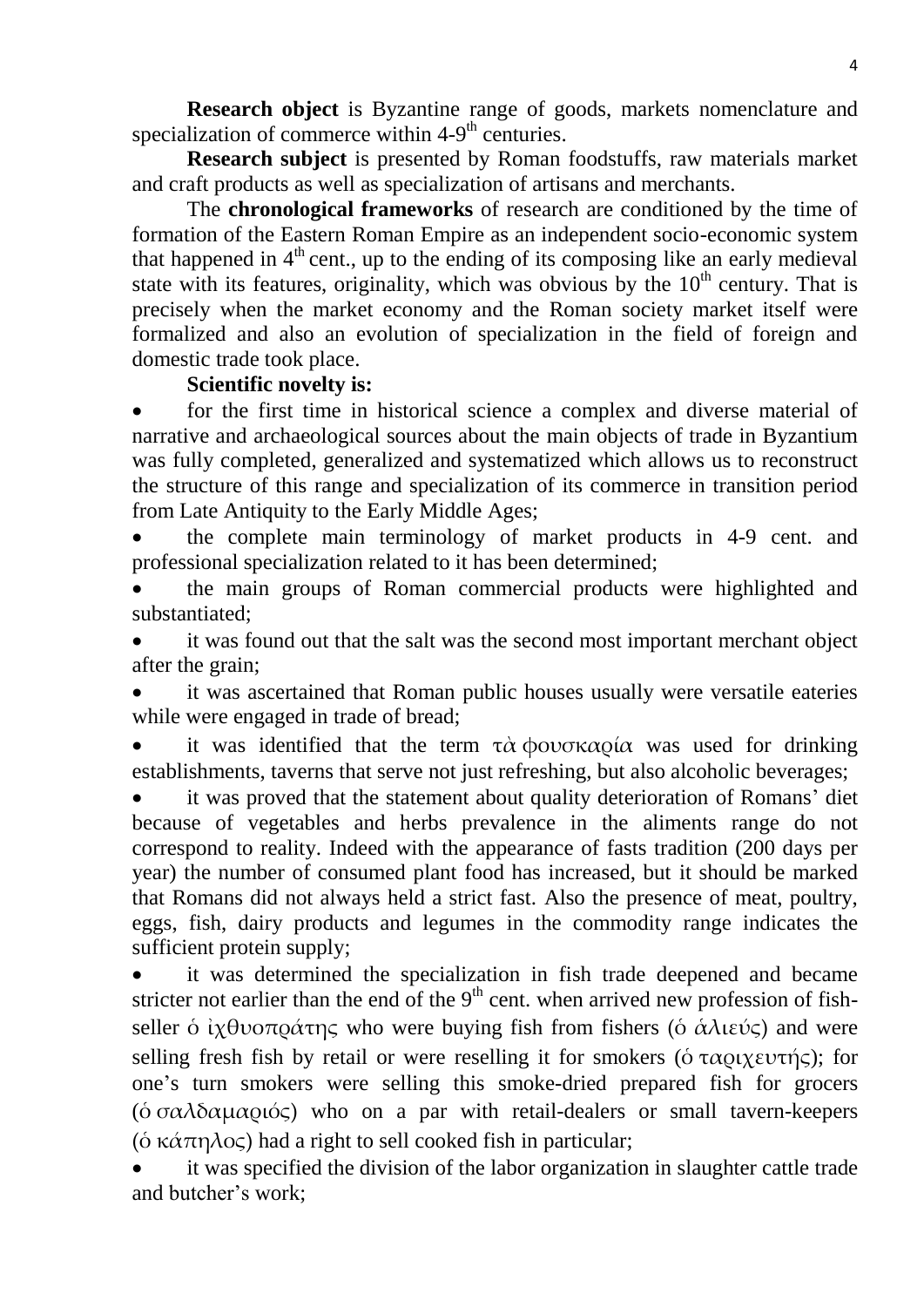it was identified relatively stable range of raw materials selling types, though the decrease in specialization of raw market was traced from 6-7<sup>th</sup> cent.;

 it was found that the most of professions, which related to food and raw materials markets, had not a trade, but handicraft nature;

 it was specified the assortment of Roman clothes kinds which were offered for sale;

it was ascertained that the term  $\tau \dot{\alpha}$  χαρέρια was designated not a silk fabrics but linen or mixed (silk-linen) composition textiles;

• the existence of  $\acute{o}$  σκυτοτόμος was traced already from 4-5<sup>th</sup> cent., also it was specified that they were occupied not just with shoemaking, like professionals  $\phi$  τζαγκάριος (shoemakers) did, but also they produced small leather goods for sale;

 it was proved that Byzantine pottery in the «dark ages» despite the fact of possible recession wasn't in totally decay;

 it was found that profession of merchant in spices, perfumes, medicines and substances for the chandlery preparation knew terminology unification (from οί μυροπῶλαι, (unguentarii / seplasiarii), οί πημεντάριοι (pigmentarii), οί λιβανωτοπῶλαι (thurarii), ὁ ἀρωματοπώλης, ὁ φαρμακοπώλης to οί άρωμα τοπράται, ό μυρεψός) but in actuality remained in the same specialization level;

it was determined that  $\phi \dot{\alpha}$   $\alpha \gamma \nu \rho \alpha \tau \eta \zeta$  profession had exclusively commercial and financial nature and has never been directly related to the jewelry manufacturing;

 it was calculated the number of food items (150), raw materials (65), crafts objects (411) and also the number, nature and degree of trading-craft activities specialization connected with them;

 it was found that the quantity of manufacturing professions was in 8 times more than quantity of commercial occupations:

wine merchants' specialization was clarified;

it was specified that the term  $\tau \dot{\alpha} \beta \lambda \alpha \tau \tau \dot{\alpha}$  meant not only purple silk fabric, but also high-grade linen cloth in different colors as finished products which did not require cutting;

**Research-theoretical and practical value of the work.** The research results can be used in the preparation of generalizing works, manuals, textbooks and dictionaries of Byzantine studies, general courses and courses of the Byzantine history and medieval economy in general, as well as while organizing the museum exhibitions.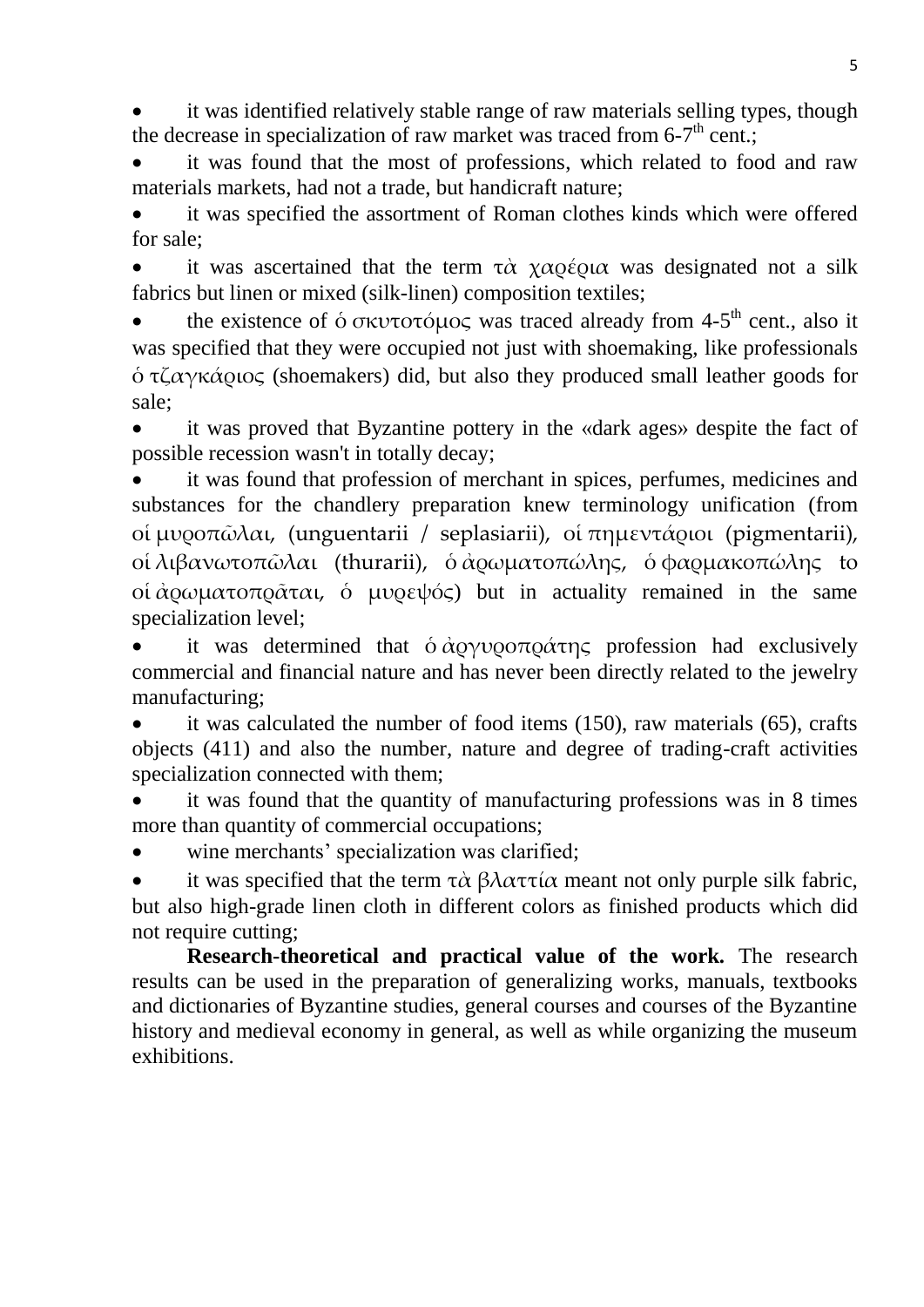**Approbation of research results.** The main theses and conclusions of the study were discussed at the meetings of the Ancient and Medieval History Department of V. N. Karazin Kharkiv National University, were presented in reports at 17 international and national conferences and scientific seminars in Kharkiv, Chernihiv, Kamyanets-Podilsky, Odessa, Belgorod, St. Petersburg in 2007-2014: 60-66<sup>th</sup> International Conferences «Karazin's Readings» (Kharkiv 2007-2013), II, III International Conference «Kondakov's Readings. The Problems of Cultural and Historical Epochs» (Belgorod, Russia 2008, 2010), VIII Readings in Memory of Pyotr Karyshkovsky (Odessa, 2008), II, III, VI International Scientific Seminars «Classical and Byzantine tradition» (Belgorod, Russia, 2008, 2009, 2012), VII International Student Scientific Archaeological Conference «Medieval Antiquities of Central and Eastern Europe» (Chernihiv, 2009); II International Scientific Conference of students, postgraduate students and young researchers «Odessa Readings: Topical Issues of History, Archeology and Ethnology», dedicated to the  $145<sup>th</sup>$  anniversary of Odessa I.I. Mechnikov national university (Odessa, 2010), XXX All-Russian Conference of students, postgraduate students and young researchers «Kurbatov's Readings» (St. Petersburg, Russia, 2010).

Results of research are represented in 27 scientific publications, of which 9 papers are in specialized Ukrainian editions, 2 articles - in specialized international journals, 16 publications - in collections of scientific papers, theses, and conference materials.

Thesis consists of an introduction, four chapters, and conclusion. The overall volume of work is 318 pp., of which the main text - 210 pp., list of sources and literature (932 names) - 79 pp., list of abbreviations  $-2$  pp., three applications (A: Food, B: Raw, B: Handicraft products) - 27 pp.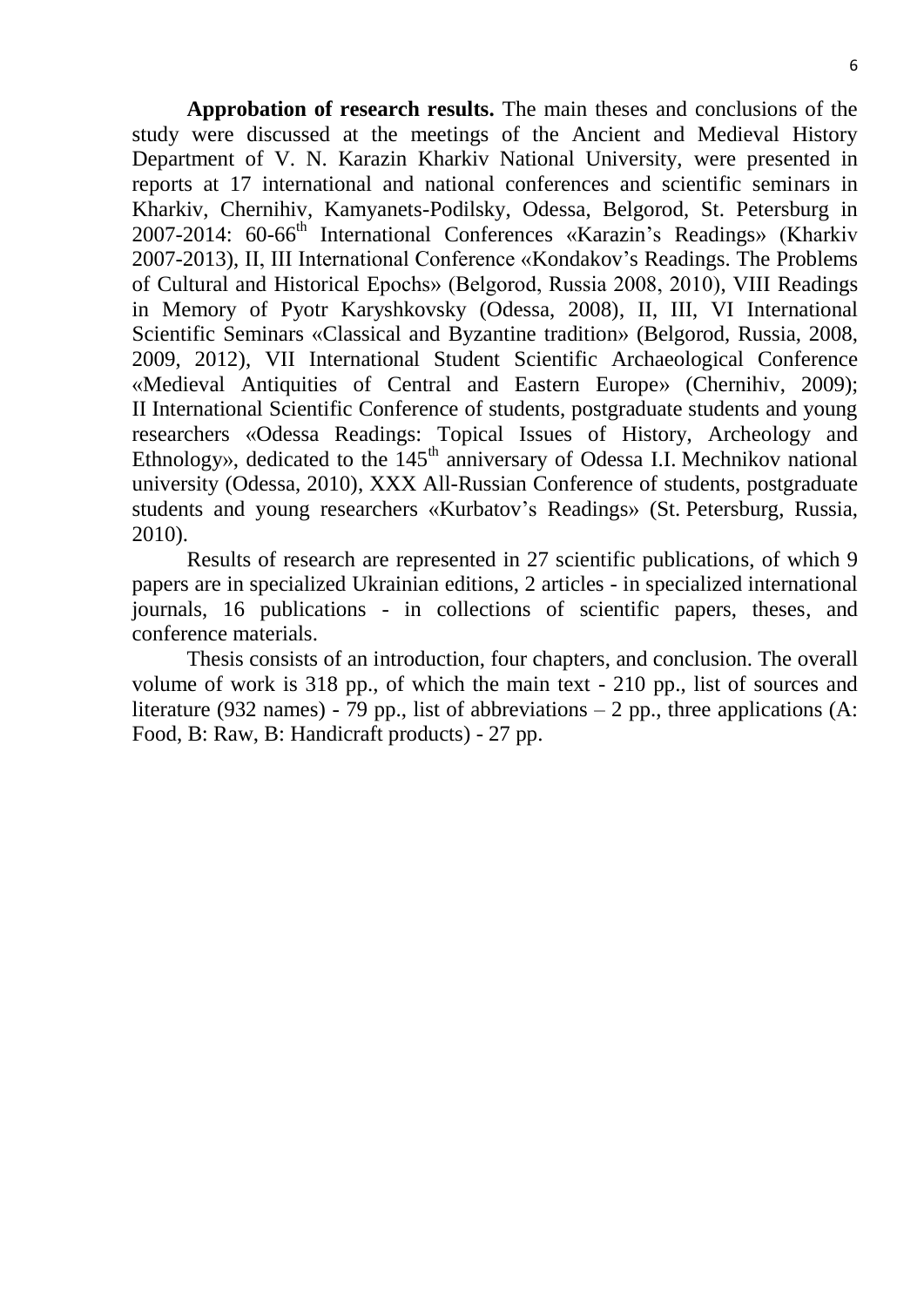### **THE MAIN CONTENT OF THESIS PAPER**

**In the introduction,** the relevance of the topic and its relation to academic programs, plans, themes are explained. The purpose of this study, object and subject of research, its chronological frameworks are represented. The novelty and scientific-theoretical and practical significance of work are determined. Information about research implementation, publications and structure of the work is indicated.

**Chapter One - «Historiography, sources, methodology and methods of research**» is devoted to the analysis of basic research concepts, source base and methods which were used.

**In Paragraph 1.1. «Historiography research»** the level of scientific development of the topic is characterized, with some aspects being considered quite fragmented by a very few researchers. Most completely this issue of trade exchange and market (but not its specialization), was highlighted in works of J.- M. Carrie, J. Haldon, J. Koder, A. Laiou, D. Pieri, C. Morrisson, G. Dagon, J.-P. Sodini combined into the monograph «Trade and Markets in Byzantium» (2012) and «The economic history of Byzantium: from the seventh through the fifteenth century» (2002). About specialization in some aspects of the local economy (textile production, trade beef cattle, grains, herbs, wine) just G. Dagon wrote. Interesting article about Byzantine merchants, marine merchants, entrepreneurs belongs to A. Laiou. The research of G. C. Maniatis is distinguished by its profundity: it is based on thorough analysis of the text of Book of the Prefect and give us characteristic of organization and structure of private silk production in Byzantium. Various tools, that could be potential commodities, were reviewed by H. Köpstein and J. Russel.

Commodity nature of some food products was marked just in works of Ē. Anagnōstakēs, A. Dalby, Chr. Bourbou, M. Leontsinē and J. Koder. About the trade in wine and other beverages wrote E. Kislinger. A lot of attention was paid to subjects of Roman trade by Ph. Koukoules, however he did not introduce chronological differentiation. This lack was partially revised in the works of A. Chekalova and L. Lavan, which were dedicated to Byzantine household, markets and trading places in Late Antiquity and Early Middle Ages. Problems of Byzantine glass production were investigated profoundly enough by J. Philippe, A. Grabar, J. Shchapova who researched the nomenclature and producing aspect and also tried to reconstruct the organization of this craft branch.

Categories of traders and artisans were the subject of study made by A. Stöckle, G. Zoras, and H. J. Magoulias. Craft specialization and its connection with commodity production were investigated by I. Fichman, but this research was based just on Greek papyruses from  $4-8^{th}$  cent. Egypt.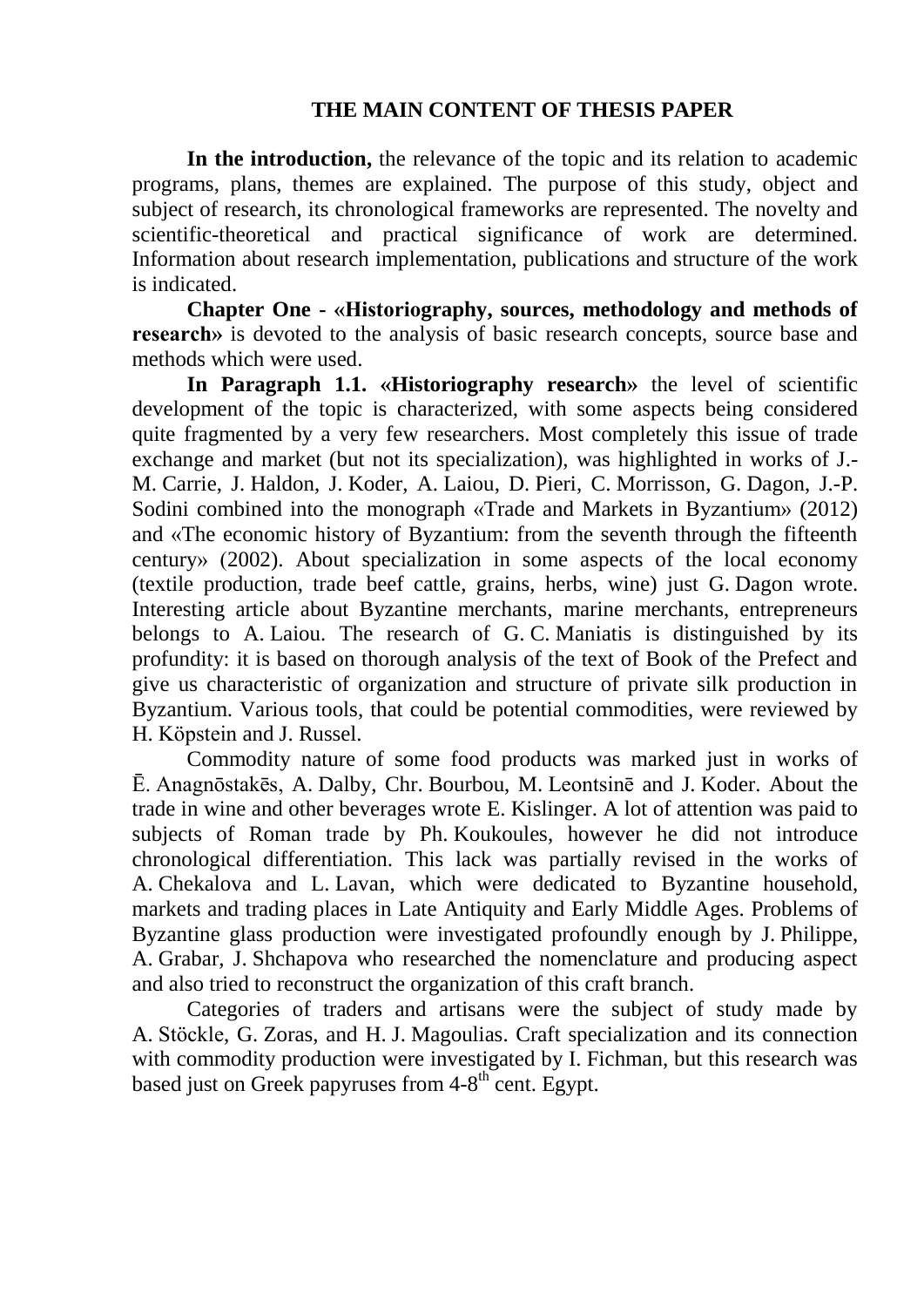Different professions were considered more generally by A. Guillou, who studied them in relation with the main Roman strata of society. In other cases, the attempts to retrace the specificity of certain professions which were included in crafts, trade and services sector had random, selective character and applied to particular professions such as clothiers, goldsmiths, glassmakers, fishermen, sailors, merchants, tavern keepers and their servants. This fact indicates the lack of study on this topic.

In paragraph **1.2 «Analysis of sources»** described the main types and kinds of sources: writing (narrative, hagiographic, legal, epigraphic), sigillographycal, numismatic, metrological evidence, as well as results archaeological investigations of Byzantine urban centers and rural settlements. However, evidence from these sources is often highly fragmented, scattered, submitted out of context we are interested in, randomly, and only brought together can give a general, quite detailed historical picture.

Narrative sources include first of all the works of early Byzantine historians and chroniclers, secular and religious, such as Ammianus Marcellinus, Theodoret of Cyrus, Socrates Scholasticus, Sozomen, Joshua the Stylite, Marcellinus Comes, Procopius of Caesarea, Agathias Scholasticus, John Malalas, Evagrius Scholasticus, Theophylacti Simocattae. They are complemented by the narrations of Theophanes Confessor and Nikephoros I of Constantinople especially important for early 8-9 cent. as well as later works of Andreas Agnellus of Ravenna, George Hamartolos, Liber Pontificalis, Ioannes Cameniata, Theophanes Continuatus, treatises of Сonstantine VII Porphyrogennetos (**«**De Ceremoniis Aulæ Byzantinæ**», «**De Administrando Imperio**»**, Excerpta), and materials of Symeon the Logothete chronicle.

These data are supplemented by Arab and Persian writers, travelers of 8 first half of 10 cent.: Ibn-Adhari, Ibn Khordadbeh, Ibn Rustah, Ahmad ibn Fadlan, Al-Masudi, Estakhri and others, as well as Annals of Kievan Rus, which highlight events of 9-10 cent.

Even more often the information about traders, commodities, and market services could be found in hagiography, especially extensive for early Byzantine period and for 8–9 cent. Here the early Byzantine pater icons, such as **«**Historia Lausiaca», Apophthegmata patrum, «Pratum spirituale» of John Moschus and work of his continuator Constantinople synaxaria should be highlighted. The information relating to the specified topic is contained in the Lives and Miracles of dozens of  $4-10^{th}$  cent. personalities.

Materials of these sources are supplemented by epistolography. Data about Roman artisans, merchants, and commodities also are contained in the letters of St. John Chrysostom, Isidore of Pelusium, Theodoret of Cyrus, Nilus of Ancyra, Synesius, Popes Gregory I and Martin I, Theodore the Studite, Bishop Ignatius the Deacon (first half of the 9 cent.).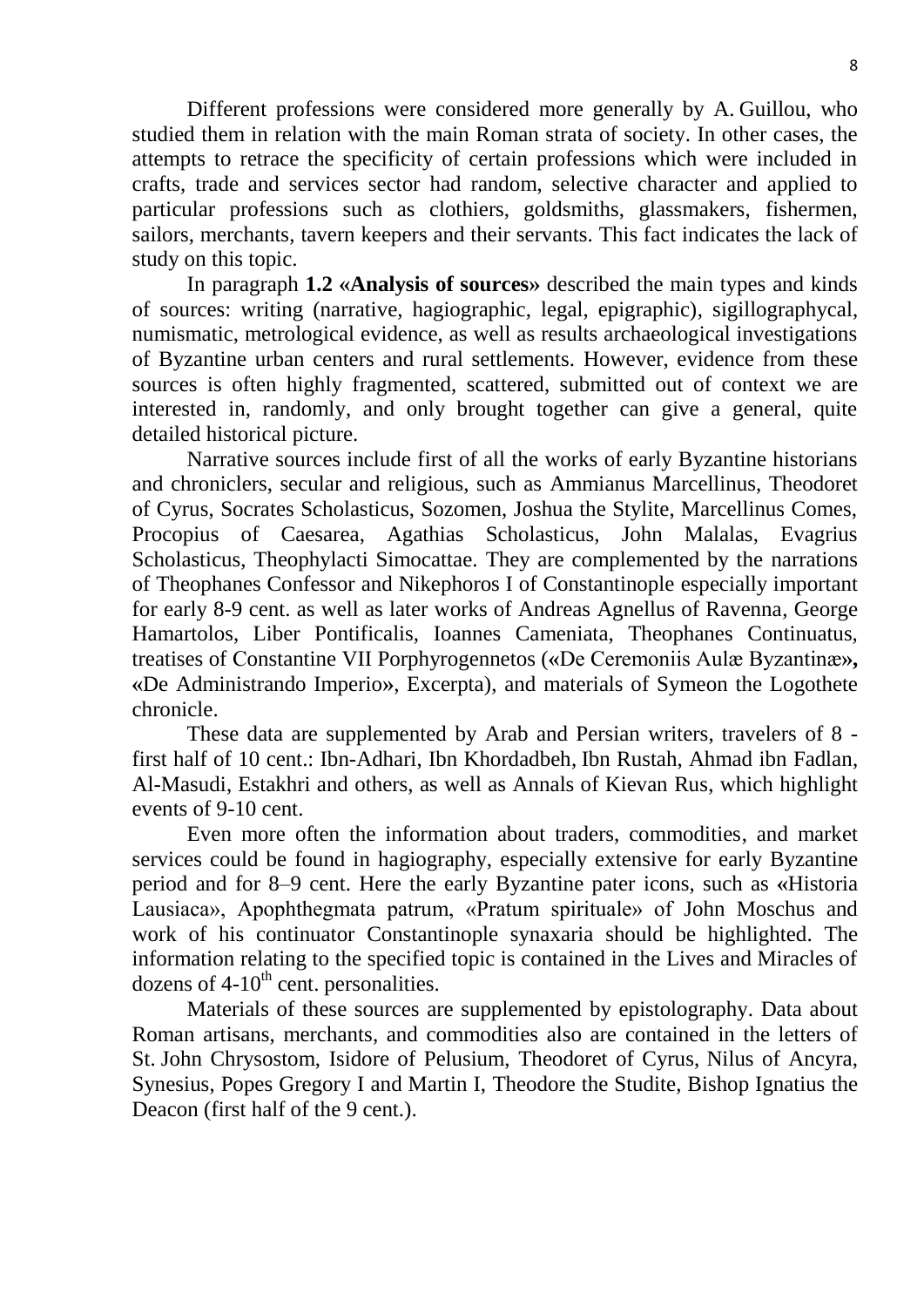Some Roman jobs and trade objects were reflected by a kind of Byzantine **«**publicistics**»**, which is represented by rhetorical, theological writings, speeches, «conversations**»** homilies of Libanius (314-393) and Joseph the Hymnographer (816-888).

Some importance belongs also to encyclopedic works such as Geoponica, Photii Patriarchae Lexicon (891), Souda (960), Hexameron of Joan the Exarch ( $2<sup>nd</sup>$ half of  $9<sup>th</sup>$  – beginning of 10<sup>th</sup> cent.). The same group of narrative sources include treatises of John the Lydian, Notitia Urbis Constantinopolitana, Christian Topography of Cosmas Indicopleustes, Anonymous geographical treatise **«**Full description of the universe and of peoples» (6 cent.), manuals of military affairs Strategikon of Maurice and Tactica by Leo VI.

Much more important materials are presented by Roman legal sources which are more reliable due to its juridical specificity. Enumerations, lists of goods and some mentions about them and about those people who related to their production and circulation, include the laws: from the Edict on Maximum Prices (Edictum Diocletiani 301 year) up to such great legal compendiums as Theodosian Code (Codex Theodosianus), the Code of Justinian (Codex Justinianus), Digest, Novels (Novellae Constitutiones) as a part of the Corpus Juris Civilis. This group of sources also includes the compendium of administrative rules, written not earlier the 530's by Julian of Askalon. For the period of **«**dark ages», these sources are supplemented by data of Summa Perusina and a body of Byzantine legislation - Ecloga and its later editions of 8-12 cent. In addition to Ecloga we should study the Farmer's Law (Leges Rusticae) and Maritime Law, especially important for 7-9 cent. To special range of legal sources we should include Byzantine agreements of 715 year with Langobards merchants, with the Bulgarians - of 716 and 813, with Ruses - of 907, 911, 944-945. Clauses of these contracts contain a reference to roman products, goods, its transportation and traders.

This kind of civil law complex of **«**dark ages» epoch was replaced at the end of  $9<sup>th</sup>$  - beginning of  $10<sup>th</sup>$  cent. by collection of laws – Basilica, Procheiros Nomos, Epanagoge, Novels of Leo VI the Philosopher and official codex of Constantinopolitan handicraft statutes and trade corporations – Book of the Eparch  $(10<sup>th</sup>$  cent.). Resolutions of these laws contain a lot of information about various aspects of crafts and trade organization.

Also, economically informative is material of juridical acts, presented by early Byzantine papyruses from Egypt and Italy. It was a variety of economic records: evidences of contracts for farming of taxes, sales transactions, exchange, lease, bills of sale.

Sphragistic materials inform us about some highly specialized professions of merchants, craftsmen and areas of credit and financial services.

Comprehensive study of the problem also is based on the use of materials of archaeological excavations of Byzantine urban centers, fortresses, villages, tombs, cemeteries (especially from Northern Black Sea Coast). These materials help to specify the range of items that were part of Roman market linkages, both inside and outside of Empire.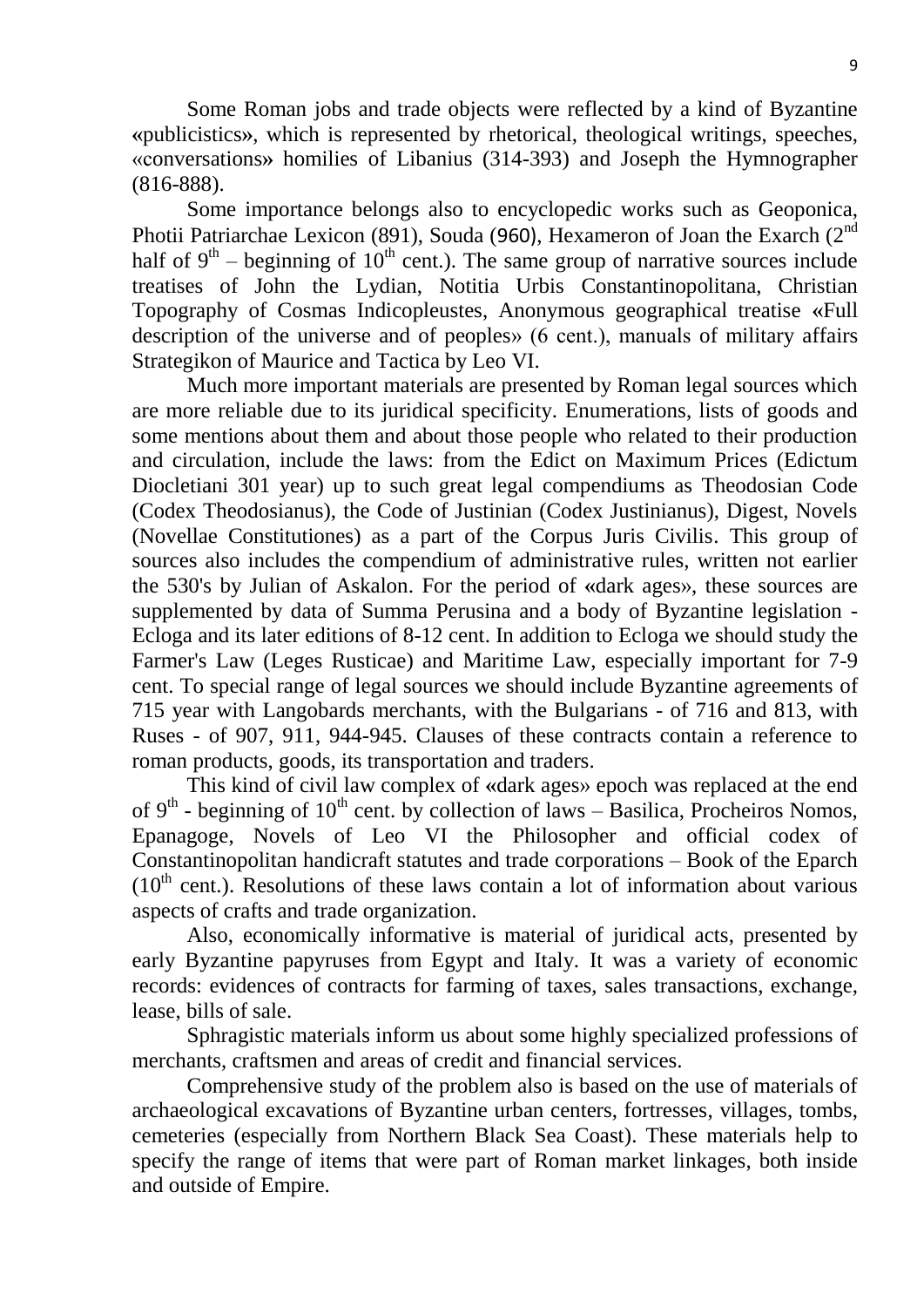**Paragraph 1.3. «Methodology and research methods»** reveals the main general scientific and special historical methods applied in the work. Among the general scientific methods the description, analysis, synthesis and methodology of texts interpretation - hermeneutics (which is particularly important for the work with many written sources) were used. Clarification of terminology of products, goods and professions categories in medieval Greek language determined the primary using of semantic analysis and etymology method. For determining the degree of specialization the historical-comparative method was used while drawing parallel analysis of Western European and Byzantine centers and synchronous method was used by comparing regions of a Byzantine cultural space. The use of diachronic method allowed to trace the continuity (or its lack) of production and commercial areas of the Roman and Byzantine society. From the standpoint of the system approach the market is considered as the entity which consists of multilevel economic components examined using structural and functional methods.

**Chapter Two «Food commodities and professions related to their production and sales** is devoted to research of basic necessities – food (τὰ ἐπιτή εια, ὠ ω τῶ α αγκαιοτάτω ) –which was called **«**fruits of earth» (ὁ καρπός), daily food (ἡ δίαιτα, τὸ γεῦμα, τὸ βρῶμα, ἡ βρῶσις, τὸ ἔδεσμα, τὸ ἐσθι $\alpha$ σθαι, τὸ σιτίον), and to the professions related to production, processing, supply, purchase and sale of agricultural products.

In **Paragraph 2.1. «Products for bakery and grain products»** we characterize different types of сereal grains: wheat, rye, oats, millet, rice, barley as well as flour and its products (baked molded loaves of sourdough (τὰ σιτία,  $\delta \beta \epsilon \beta \omega \mu \epsilon \nu o \varsigma$ ), flat dry shortbread (τὰ παξαμάτια) and bread (ὁ ἄρτος,  $\delta \psi$ ωμός ἄρτου) wheaten, of barley, mixed, of bran, bread of low quality flour (δ συ α της), **«**messy bread**»** (ῥυπα ς) of poorly treated wheat flour with the addition of barley, high-grade bread of white flour ( $\acute{\text{o}}$  άρτος σιλιγνίτης) – «pure» bread (ἄρτοι κάθαροι), some kind of bread (τὸ σιτηρέσιον) produced since 7 cent). In this sector of economy such specialities could be distinguished: grain, wheat traders -  $\acute{o}$  σιτέμπορος,  $\acute{o}$  σιτοκάπηλος and peasants, barley traders (δ κριθοπώλης), baker-breadtrader (δ μάγκιψ, δ μάγκιπος, δ άρτοπράτης,  $\delta \dot{\alpha}$  (δ αρτοποιός), baker-miller (δ μυλωνά αχης, δ μυλοκόπος, δ μυλωνάς,  $\delta$  σιτομεύλης), and after Egyptian material:  $\delta$  άρτοκόπος,  $\delta$  άρτοκάπηλος, δ κλίβανος, ό σιλιγνάριος, ό καθαρουργός.

In **Paragraph 2.2. «Salt»** this important export-import commodity was studied by the example of its trade in Thessaloniki, Chersonesos, Comacchio, Slanic Prahova which was carried out by owners or managers of salt manufactories and small salt traders - οἱ άλοπῶλαι.

**Paragraph 2.3. «Beverages (wine, fousca, beer) and water»** there are identifies varieties of wine (ο οἶνος, ή σταφυλή), which were traded by specialized οι οινέμποροι, οι οινοπράτοι, οι οινοπώλοι. Also the most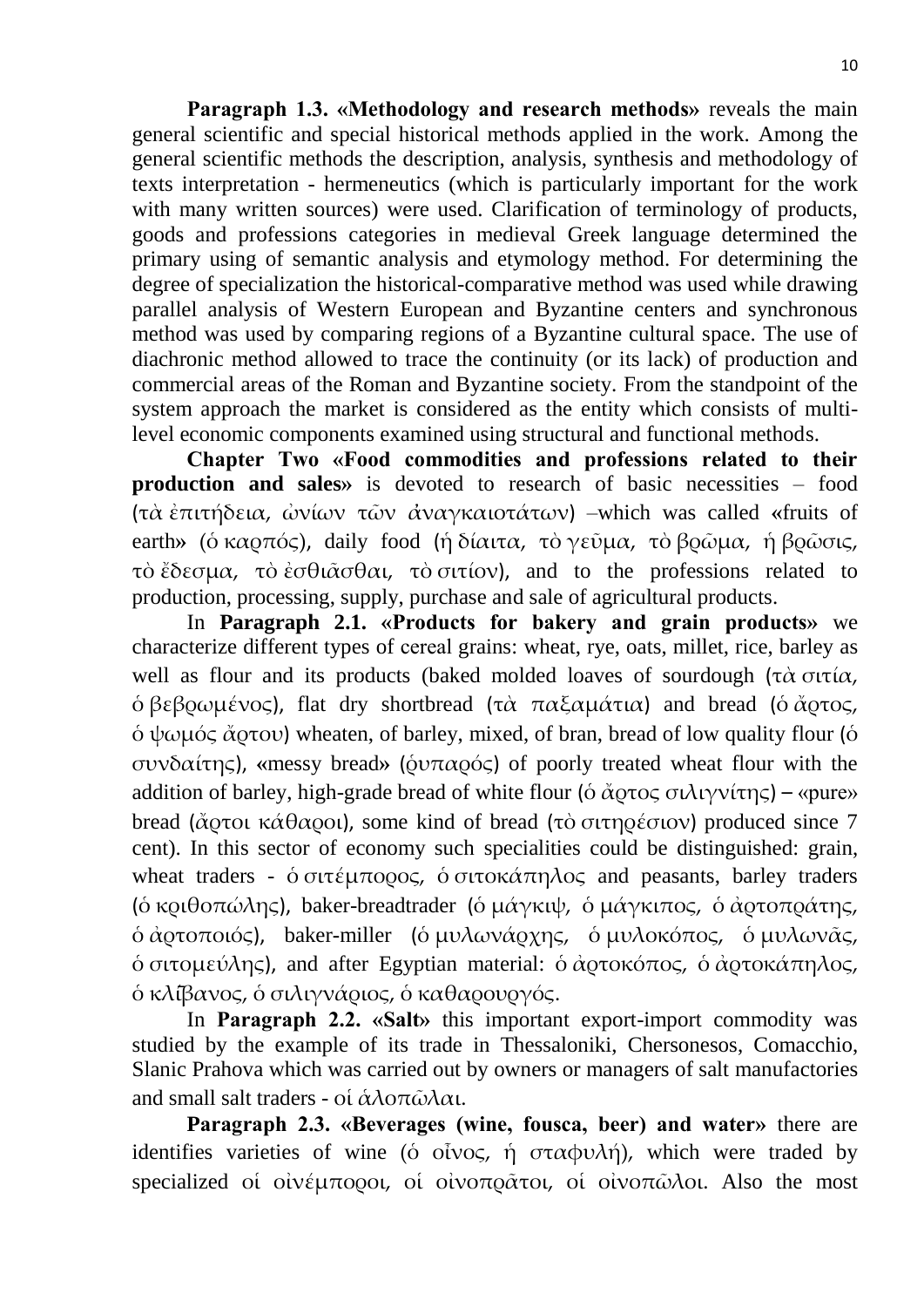popular wine regions, which were in lead of Eastern Mediterranean are determined. It was found that tavern keepers (ο οινοδόχος, ο κάπηλος) and οι φουσκάριοι were selling not only wine, but also τὸ πόμα - some mixed beverage with a base of wine, kind of sour wine beverage (with the addition of vinegar, lemon juice or mint) - ή φοῦσκα, a beer. The problem of water supply in Byzantine cities and prevalence of water-carrier profession was studied.

**Paragraph 2.4. «Vegetable oil»** is dedicated to studying the linseed oil, oil from the seeds of beets, turnips and olives (most used), which were made at the special workshops by οί άμμουδαρίοι and was sold by a specialized oil vendors (ὁ ἐλαιοπ άτης, ὁ ἐλαιοπώλης).

In **paragraph 2.5. «Fruits and vegetables»** about 30 kinds of vegetables and garden greens (τὸ λάχανον, ἡ ὀπώρα, ὁ καρπός, ὁ ἄρτος) were defined. There is presented their list and analysis as an object of market trading.

In **paragraph 2.6. «Fruits»** the fruits and nuts, which were in the range of Roman fruit and vegetable market were considered. Also, the professions of those who were engaged in growing, harvesting and selling vegetables and fruits (especially kipur (ὁ κηπουρός) profession) were studied.

In **paragraph 2.7. «Fish»** the range of fish (ὁ ἰχθῦς, τὸ ὄψος, τὸ ὄψεος, τὸ ὄψον, τὸ ὀψάριον, τὸ ὀψάριν, τὸ ὀψάριοτόν) which came into the market, including fried, dry, dried, pickled and smoked is specified. The fishermen professions (ό άλιεύς) engaged in fishing, fishmonger (ό ιχθυοπράτης) and cooked fish traders were examined.

**Paragraph 2.8. «Cattle, meat and meat products»** is dedicated to the analysis of various types of livestock (τὸ κτῆνος, τὰ κτήνεα, ἡ κτήνη) and meat, meat products (τὸ κοέας) as commercial products. The structure of trade specialization of animals, meat and prepared meat products was specified.

**In paragraph 2.9. «Dairy products»** we define the main dairy products: milk, cheese, butter which were produced by cheese-makers ( $\acute{o}$  τυροποιός), and which were often traded by grocers ( $\delta \sigma \alpha \lambda \delta \alpha \mu \alpha \rho \iota \phi \varsigma$ ).

**Paragraph 2.10. «Poultry, gamebird»** presents specialized vendors of birds (ο όρνεοπώλης, ο όρνιθίας), who traded in chickens, geese, pigeons, cranes, partridges and eggs (ή  $\dot{\omega}$ όπωλις).

**Paragraph 2.11. «Spices (preservatives, condiments)»** describes the approximately 25 types of spices and condiments (τὰ ἀρώματα), which were largely export commodities. The lack of particular specialization in this field was proved. There were identified professions of marinade sauces and garum makers ( $\acute{o} \gamma \alpha$  $\alpha \epsilon \psi \dot{\alpha}$ ), merchants in herbs, spices, dyes and medicines (δ ἀρωματοπώλης, οἱ ἀρωματοπρᾶται, οἱ μυρεψοί), Egyptian  $\phi$  μυροπώλης).

**Paragraph 2.12. «Byzantine «confectionery»** reviews honey and sugar, and cooked on their basis jam, rose honey (τὸ <u></u>δοδόμελι), pastry (ἡ ἡδονή,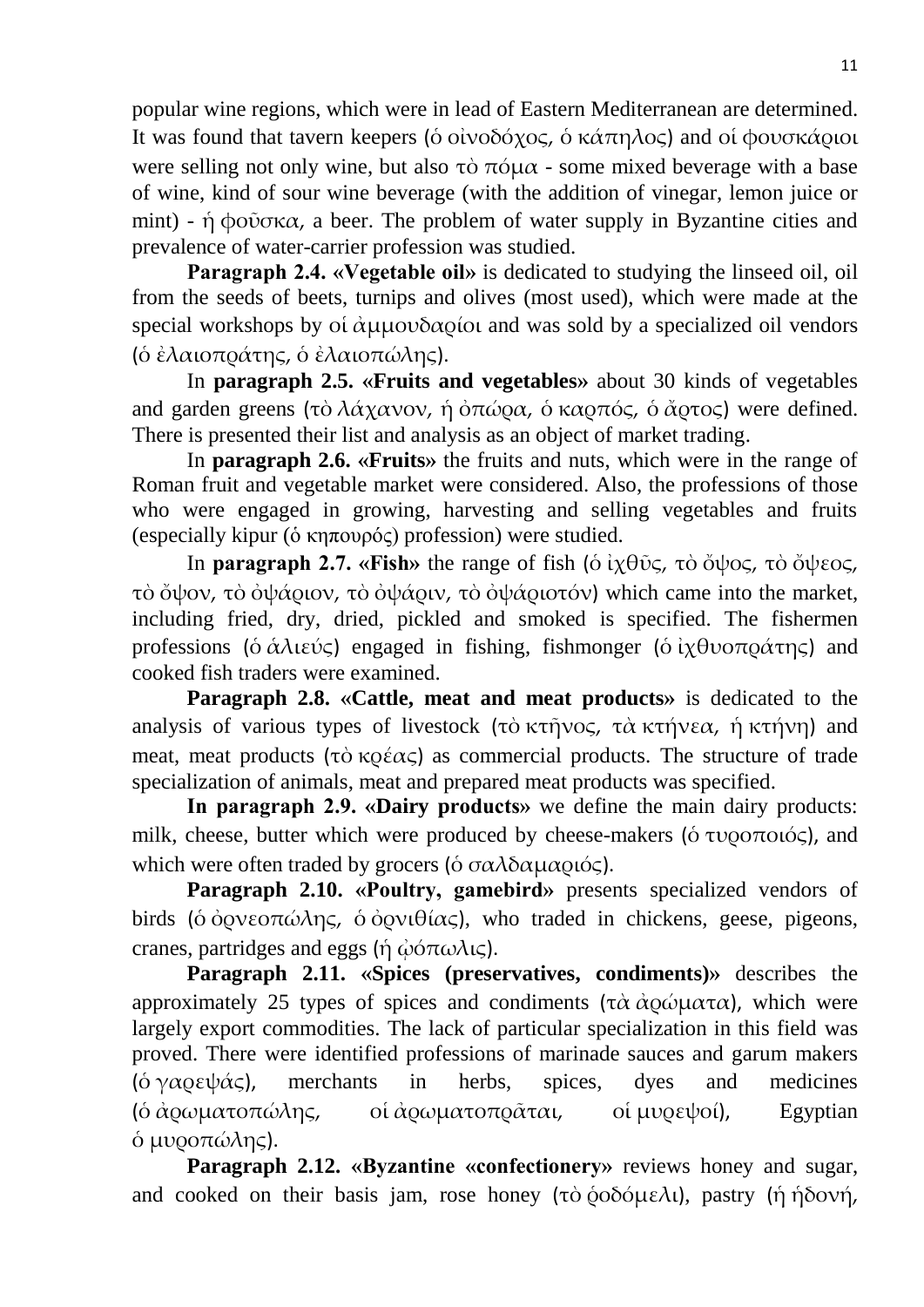$\eta \dot{\alpha} \pi \dot{\alpha} \lambda \alpha \nu \sigma \zeta$ , cakes, cookies, pies (τὸ πλακούντιρον, ὁ πλακοῦντος), small pies (τὸ κουλλίκιον). There are marked the specialities which were typical for this field up to  $7<sup>th</sup>$  cent.: pie-cookers, confectioners (ο πλακουντ $\tilde{\alpha}$ ς, ό πλακουντάριος,  $\phi$  πλακουντοποιός,  $\phi$  παστιλλ $\tilde{\alpha}$ ς), bakers ( $\acute{\text{o}}$  καθαρουργός), pastry-cookers (οἱ φουρνιτ $\tilde{\text{a}}$   $\text{o}$ ες), and professions which were typical for the «dark ages»: bakers sellers of wheat ( $\acute{o}$  σιλιγνιάριος), bakersbread traders (ὁ μάγκιψ, ὁ μάγκιπος, ὁ ἀρτοπράτης, ὁ ἀρτοποιός).

In **paragraph 2.13. «Hot meals, snacks»** their range was found out as: boiled beans, soups, porridges, fried fish, meat, which could be sold in drinking ergasterion as τὰ ὄψα, ή μαγειρεία, and also simply in the street as ή θέρμα, θέ ομια. There was specified the range of professions which were typical for early Byzantine Egypt: pea porridge traders ( $\dot{\theta}$   $\dot{\theta}$  $\beta$  $\theta$  $\alpha$  $\beta$  $\gamma$ ), meat-cooker (ό ισιομάγειρος), snack- cooker (ο όψωνάτωρ, ο όψοποιός), and professions which existed in the «dark ages»: butcher-cook ( $\acute{\text{o}}$   $\mu$  $\acute{\alpha}$  $\gamma$  $\epsilon$  $\mu$ o $\alpha$ ) and tavern-keeper (ο κάπηλος).

**Chapter Three «Byzantine raw materials market»** is devoted to research materials for further processing and / or manufacture finished product, and specialization in the field of production, processing and trade of this market range.

In **paragraph 3.1. «Metals»** there is given characteristic of iron, copper, lead, lead solder, tin and brass, which was especially profitable export commodity.

**Paragraph 3.2. «Precious metals and stones»** is focused on the gold (τὸ χρυσίον, χρυσός), silver (τὸ ἀργύριον) and precious, semi-precious stones as basis of Byzantine jewel crafting. Attention is accented on the importance of gold-diggers and workers of mines who had some professional skills, unlike blacksmiths who could also yield ore for their craft.

In **paragraph 3.3. «Wood and timber derivatives»** we characterize the most important raw material for shipbuilding – wood (ή ξυλεία, τὸ ξύλον, ἡ ξυλή, materia), as well as fuel – firewood, brushwood (ἡ ξύλα, ἡ ὕλη, τὰ φορτία), hay, papyrus (ὁ πάπυρος), tanbark, charcoal (ὁ ἄνθραξ,  $\alpha$ νθρακος, ο κάρβων, κάρβωνος), potash and their scopes. There are determined the professions of coal manufacturer ( $\acute{o}$   $\alpha$   $\gamma$ to $\alpha$  $\kappa$  $\alpha$  $\alpha$  $\acute{o}$ ), woodcutter (ό ξυλοκόπος, ό πελεκᾶς, πελεκᾶντος, ό πελεκάνος), peasants-charcoal burner, and also those who worked in early Byzantine Egypt: traders of wood, firewood (οἱ ξύλορῶλαι), rush-sellers (οἱ θρύοπῶλαι).

**Paragraph 3.4. «Olive oil as a raw material»** is dedicated to characteristic of Byzantine τὸ ἔλαιον, which was produced by oilers and was used for filling light fittings, sanctuary lamps in church services, as a feedstock in the process of wax boiling to make candles and manufacture products of οί μυρεψοί.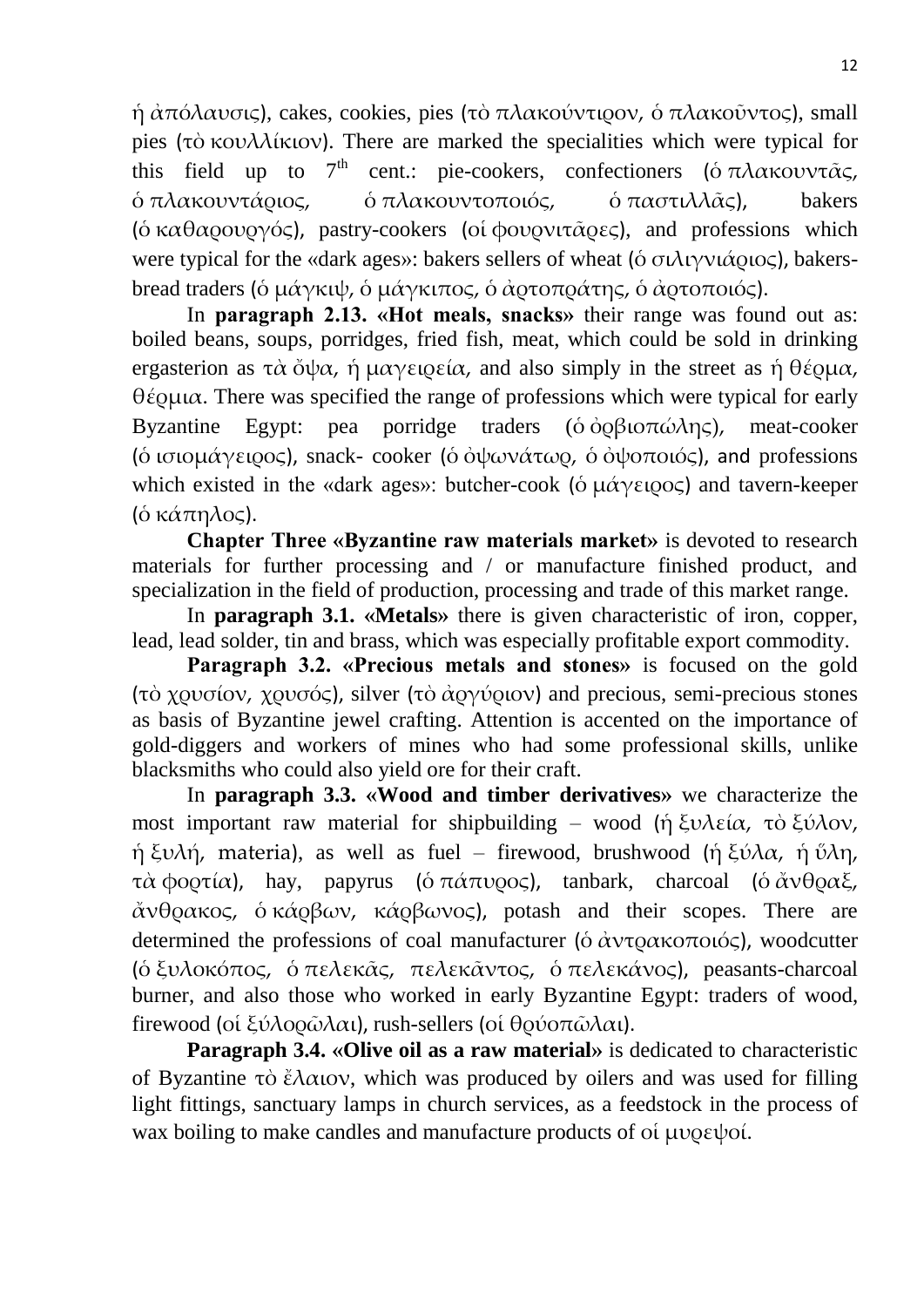In **paragraph 3.5. «Raw materials for textiles»** we investigate the linen, cotton, wool and metaxa (ή  $\mu \varepsilon \tau \alpha \varepsilon \alpha$ , nema sericum) - unrefined and purified silk yarn, silk thread. Detailed specialization of manufacturers and sellers of metaxa was traced.

In **paragraph 3.6. «Dyes and other substances for textile manufacturing**» we study indigo dye, λάχανον - shellac, azure, τὸ χουσόξυλον – yellow-brown dye made of plant Cotinus coggygria, ή κόκκος βαφική - cochineal, palm Calamus Draco sap, root of Rubia tinctórum, flowers of Cárthamus tinctórius, purple, and the required for fabrics manufacture: ash, lime, alum, soda, iron sulfate. All these substances were traded by  $\acute{o}$  μυρεψός who was spices, medicines and chandlery merchant. In a separate category there are allocated producers of purple (οί κογχυλευταί) and soda producers ( $\acute{o}$  νιτροποιός), soda-sellers ( $\acute{o}$  νιτροπώλης), whose evidence is presented only before  $7<sup>th</sup>$  cent.

In **paragraph 3.7. «Animal fat»** this product is specified as a commodity. It was legally used in the manufacture of soap and illegally in the manufacture of candles.

In **paragraph 3.8. «Wax»** bee wax (δ κηρός, τὸ μελίσσιον) is reviewed, being a basis for candle work and an important component in the preparation of some ointments.

**Paragraph 3.9. «Hides, leathers, fur»** studies the assortment of hides (ή βύρσα, βυρσάρια), leathers (τὸ δέρμα, ή δορά, ὁ θῶραξ) and sources of its coming to the market. Such professionals in leather producing were defined as tanners (ό βυρσεύς, ό βυρσοδέψης) and skin softeners (οί μαλακαταρίοι). Also there were studied different furs which were used by Roman furriers (οί γονάρεις), Egyptian experts in work with fur (όπελλοδόχος,  $\delta$  καυνακοποιός,  $\delta$  καυνακοπλόκος) (up to 8 cent.) and which were selling by fur traders (ό καυνακοπράτης).

**Paragraph 3.10. «Bone»** considers byzantine commodities such as ivory, bone and horn of domestic animals, used by bone carvers in the manufacture of Byzantine jewelry, furniture, and some musical instruments.

**In paragraph 3.11. «Manure»** we characterize κόπρος as a natural fertilizer and trade object up to the  $7<sup>th</sup>$  cent.

In **paragraph 3.12. «Combustible substances»** we describe resin (pix, ή πίσσα, ή άσφαλτος), petroleum (ή νάφθα), sulfur and saltpeter as goods.

**Paragraph 3.13. «Materials for building»** studies the lime, lime mortar, chalk, gypsum, alabaster, opus signinum mortar, brick - τὸ πλινθίον, roofing tile, window glass, isinglass (gelatin). It was found that these materials were the products of the manufacture and sale professionals - opus signinum mortar makers (δ οστρακάριος), brickmakers (δ κεραμοποιός), manufacturers of lime, gypsum, alabaster sellers ( $\dot{\alpha} \lambda \alpha \beta \alpha \sigma \tau \rho \sigma \alpha \omega \lambda \eta \zeta$ ) (up to 7<sup>th</sup> cent.), gypsum modelers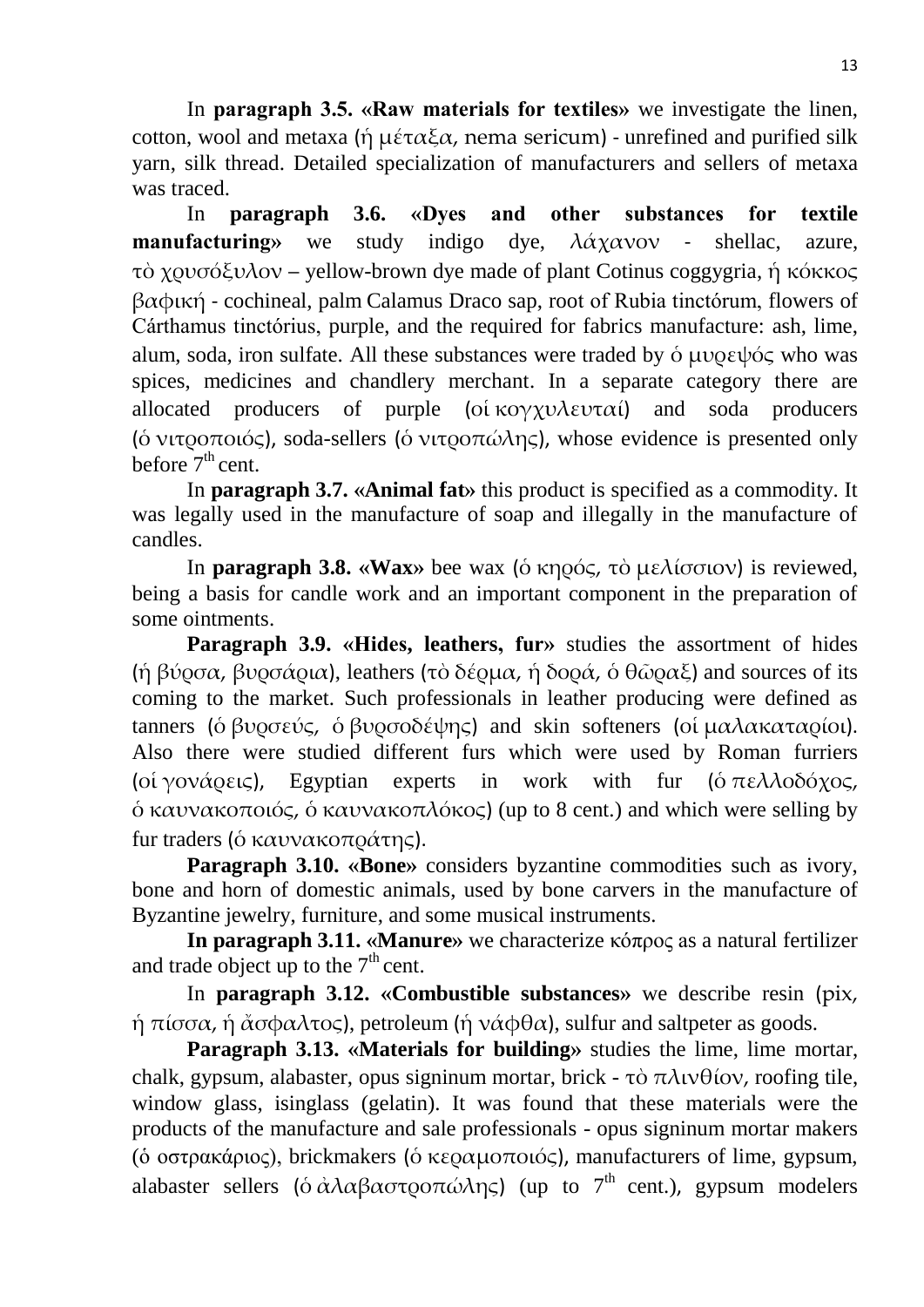(οί γυψοπλάσται), house-painters (ο ζωογράφος). There were studied also the building stone, marble, decorative stone and specialists in work with these materials: masons- stone dressers, mosaicists, stone quarries workers, stone cutters (όλατόμος, όλαξός, όπερικόπτης), stone sawyers (όπλακοπρίστης), stonemason-bricklayers (ὁ στρώκτωρ), stone engravers (ὁ γλύπτης,  $\delta \gamma \lambda \nu \phi \epsilon \nu \tau \gamma \zeta$ ), marblers (όμα αρμαφά στος), craftsmen in columns making ( $\acute{o}$  στυλοποιός). Profession of builder and its peculiarities were analyzed.

**Chapter 4. «Craft products and specialization of its manufacture and trade»** is devoted to Roman craft goods, which combined all three forms of production: domestic, craft in order craft and for the market.

**In paragraph 4.1. «Fabrics and textile products»** different types of Byzantine fabrics (τὸ ὕφασμα) were studied: a fine linen or cotton cloth σενδαῖς or ή σινδόνος, plain weave fabric (ή ὀθόνη), linen cloth mixed with silk (τὰ χαρέρια), linen in compound with wool (λινομαλοτάρια), linen byssus, purple silk, silk, wool, purple fabrics, felt, fabric, embroidered with gold threads (χρυσόπαστος) also named Greek «brocade» (διβετήσιον), gold-brocaded linen cloth (λινόχουσος), and also not sewn and woven articles (τὰ βλαττία), bedsheets ( $\alpha \pi \alpha \theta \epsilon \alpha$ ,  $\lambda \tau \alpha \tau \eta \zeta$ ). There are analyzed the professions of their manufacture and sale: spinners, Egyptian weaver ( $\acute{o} \gamma \acute{\epsilon} \rho \delta \omega \varsigma$ ), weavers (ο ύφάντης), dyers and sellers of dyed fabrics (ο πορφυροπώλης, ο βαφεύς,  $\delta$  βαττοπώλης), linen fabrics manufacturers (οι έργαζομενοιλινά), merchants (o  $\check{\epsilon}$ μπορος), silk traders (o  $\check{\epsilon}$ λοσηρικοπράτης) (up to  $7^{\text{th}}$  cent.), silk-weavers, manufacturers of fabrics and simple goods from one piece of cloth (ό σηρικά (οιος), silk goods traders (ό σηρικοπράτης); typical for Byzantine Egypt: weavers (ό ταρσικάριος, θαρσικάριος, ἀρσικάριος), fabric dyers in purple color (ὁ κογχιστής, άλου φός), specialists in linen dyeing ( $\acute{o}$  στιπποκογχιστής, στιπποχειριστής); weaver of wool, clothier, wool shearer (ὁ ἐριοκάρτης), fuller (ὁ γναφεύς, κναφεύς); embroiderers (ο πλουμάριος, ο ποικϊλτής), tapestry artists (αι σκιάστριαι).

**Paragraph 4.2. «Clothes»** presents Roman range of garments, notably silk clothes, various types of upper garment, cloaks: capes  $(\pi \alpha \lambda \lambda \nu)$ , chlamyses (ή χλαμύς, ή χλαμύδος, ή χλαμύδα), mantles (στιχαροφελόνιον), audia (ἡ αὐ α, ἀβ α), falassai (θάλασσαι), **«**thrown round covering**»**  (τὸ περιβόλαιον), ceremonial efestrida (ή ἐφεστρίδος) and phelonion (ή φαινόλα, φαιλόνης), himation (τὰ ἱμάτια, ὁ ἱματισμός), chiton, clothes made of sheepskin and goat skins (ή μηλωτή, τὸ μηλωτά ριον), dresses-robes of sheepskin (ο προβατοσχήμος), and the kinds of tunic-dalmatic (ή δαλματική). The clothes is also characterized according to its material: simple cheap clothes of sackcloth (σακκομάχιον), dress of canvas or hemp thread (ή κάνναβις), linen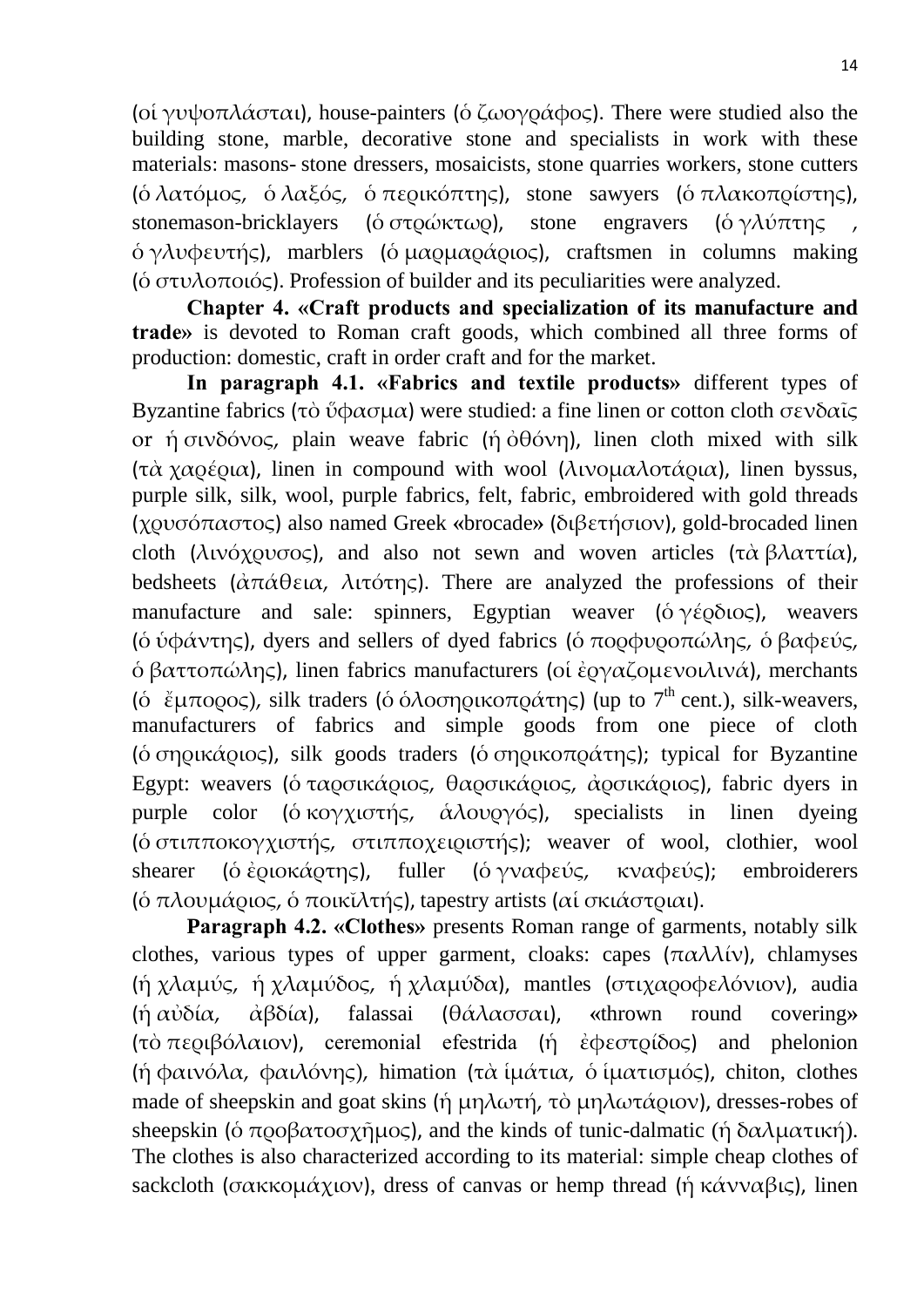shrouds-covers (τὸ σάβανον), products made of linen (λινύφαντος ἐγασία), cotton chitons (βαμβακίνων χιτώνων), underwear (ἐσωφόρια), clothes of rason ( $\phi \hat{\alpha} \sigma \hat{\sigma}$ ) - obviously dense, lint-free wool. There are studied headwear and belts: headbands, head shawl, ribbons, braids (πράνδια), veil (τὸ μαφόριον), headdresses: shawls (τὸ φακιάλιον), hats (ὁ κεφαλόδεσμος, τὸ ἐμπλόκιον,  $\phi$  κεκρύφαλος, ή μίτρα), modiolos - ceremonial female headdress (δ μοδίολον, μοδίολος), bonnets (ό πίλος, πιλία), fedora, hat made of felt (τὸ κέντουκλον,  $\delta \pi \tilde{\iota} \lambda$ ος) or of fabric (τὸ καμελαύκιον, καμηλαύκιν, καμηλαύκιον), belts: leather (ή ζώνη) and fabric (τὰ σημέντα). There are identified the relevant Byzantine specialities: professional traders of clothing, expensive fabrics goods (οί βεστιοπράται, βεστιοπρατική έπιστήμη), Constantinople traders of expensive women's clothes (οί $\pi \alpha \tau \rho \alpha \iota$ ), textile products traders (ο πρανδιοπράτος), tailors, masters of clothing repair (ο ήπητής, ο ράπτης,  $η$   $\phi \alpha \pi \tau$ ρια), «trousers masters» ( $\phi$  βρακάριος); especially were marked cloaks sales (σαγοπώλεις), others clothes traders (δ ίματιοπράτης, δ ίματιοπώλης,  $\delta \beta$ εστιοπράτης), flax-weavers ( $\delta \lambda$ ινυθίκος,  $\delta \lambda$ ίνυφος, λινόυφος), linen products traders ( $\acute{o}$   $\acute{o}$ θονιακός at 4-5 cent.,  $\acute{o}$  στιπποπραγματευτής at 6-7 cent.), weavers and at the same time sales of flax products ( $\mu \theta \alpha \nu \epsilon \tilde{\iota}$ ), shroud manufacturers, weaver-manufacturer of woolen products ( $\delta \lambda \alpha \nu \alpha \tau \sigma \nu \sigma \gamma \sigma \zeta$ ,  $\lambda \alpha \nu \dot{\alpha}$  (a); professional traders of woolen fabrics and ready-made things (ο έριοπώλης), manufacturers of belts-zones (οι ζωνάριοι).

In **paragraph 4.3. «Leather goods and shoes»** we study a various Byzantine footwear: sandals (τὸ σάνδαλον), boots (ὁ κάμπαγος), shoes and boots (τὸ πέδιλον, τὸ ὑπόδημα, αἱ τζάγγια), short boots (τὸ καλίγιον, caliga), wooden shoes (αί κλάπαι, clavius), and also there are identified the artisan specialities of this shoes manufacture: the early Byzantine (ό καλικά ριος), saddlers (ο σαγματοράπτης, ο σαγματοποιός), manufacturer of leather belts, wallets, leather vessels, «buckets» (κάδοι). It was noted high prevalence artisans in leather (ό σκυτεύς, σκυτοτόμος) compared to shoemakers (ό τζαγκάριος, τσανγάριος, ὁ ζανγάριος), who were more popular at 4-5<sup>th</sup> cent.

**Paragraph 4.4. «Household goods» is devoted to bedding (ή στρωμνή,** στρώμνα): bedspreads (ή καταλέκτρια, τα στρώματα), pillows (τυλάρια, ταπροσκέφαλα), mattresses, blankets and patchwork quilts (κεντόνιον, εμβρίκιον), and the tablecloths (ἐδωφόρια, κάλυμμα τραπεζήεις, μενσάλιον), tapestries and carpets ( $\acute{\text{o}}$  τάπης, ή $\delta \acute{\alpha}$ πις). The following specialities were highlighted: weaver-manufacturer of pillows and pillowcases (ό τυλά ριος, ό τυλυφάντης, τυλοφάντης), mattresses maker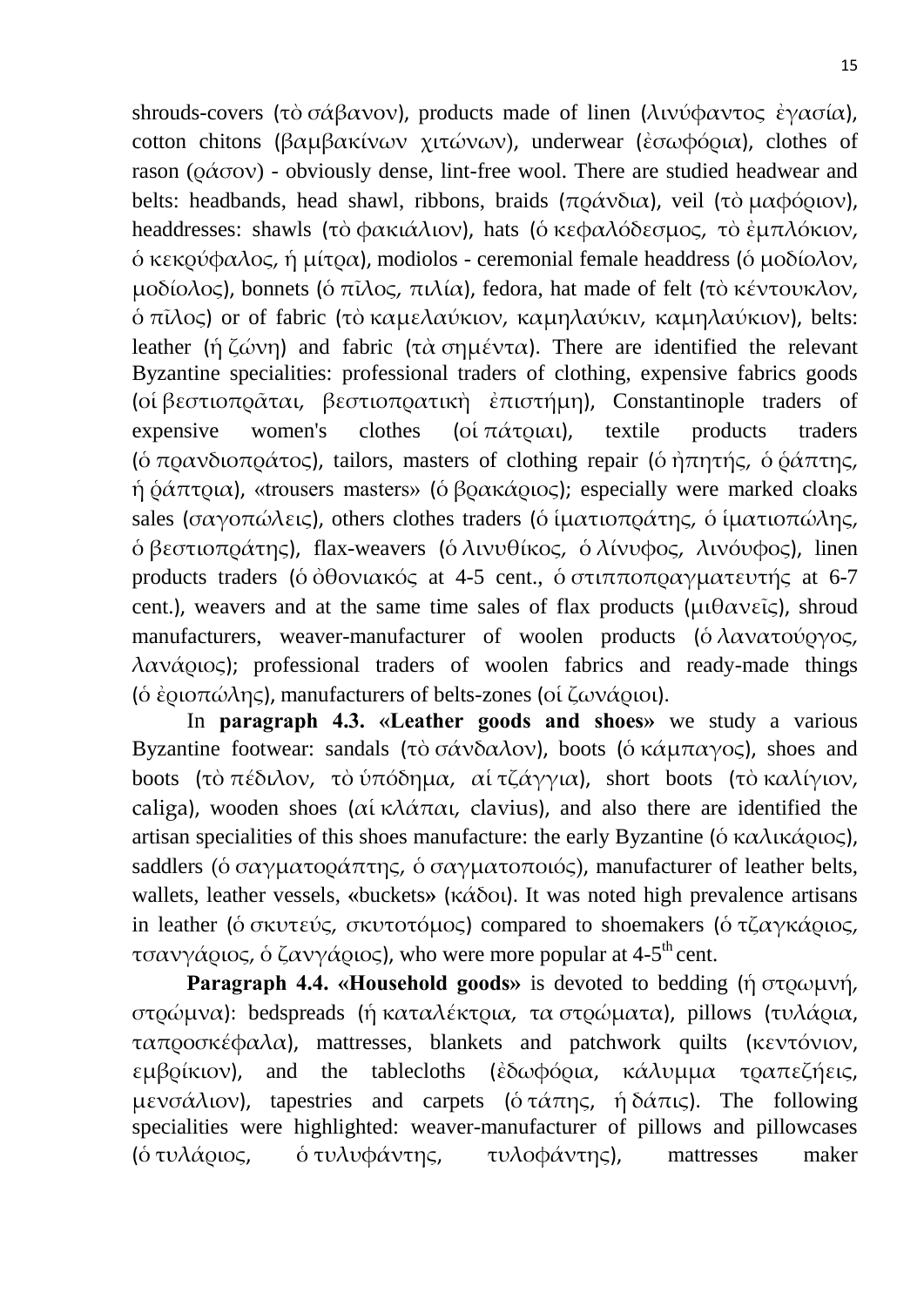( $\delta$  τυλοπλόκος), carpets merchant ( $\delta$  ταπητέμπορος), carpets manufacturer and seller (ό ταπητάριος, ό ταπιτάριος, ό ταπητάς), curtains maker.

In **paragraph 4.5. «Tents, marquees»** we characterize this important type of commodity products of artisans (δ σκηνοποιός, scenofactori), which was widely used by Byzantines in military, economic and commercial purposes. It has been proposed that the ή καλύβη could be not just a wattled huts but also tents made of cloth.

**Paragraph 4.6. «Pottery»** is dedicated to the analysis the three main groups of Byzantine ceramics: **building ceramics:** ceramides-tiles (ή κεραμίς,  $\delta$  κεραμίδος κέραμος), type of tiles (δ καλυπτήρ, καλυπτήρος), flat brick (ή πλίνθος, τὸ πλίνθον, τὸ πλαίσιον), brick (τὸ βήσαλον, βίσαλον, laterculis bessalis a6ο συκώτιον), water pipes; **containers for storage and transportation of products:** pithoi (ό  $\pi$ ίθος), wine casks (ή μαγγάνα, vagna), different types of amphorae, pear-shaped grooved vessels and flat-bottomed pitchers), kitchen pottery (pots, pans, bowls, pitchers, wine jugs oenochoai (ή οἰνοχόη), braziers- frying pans (τὸ τήγανον); **and tableware**: vessels (τὸ σκεῦος, τὰ σκεύα, σκεύη, τὸ κεράμιον), cups or bowls (ή σκαφίς, τὸ χυτρίδιον, κυθρίδιον), goblets (ὁ καῦκος, τὸ καυκίον), plates and dishes (ή πάτελλα, ή βάτελλα, τὸ πάτελλον, πατελλίδιον, τὸ πινάκιον, καυκοπι άκια), narrow-necked **«**bottles**»** for wine, jugs (ἡ φλάσκη, τὸ φλασκίον), red-glazed cups, scyphiform bowls, amphoriskoi (ὁ ἀμφορεύς), and also ceramic spindle whorls, toys. Such specialities were identified: potters (ό πηλουργός, ο κεράμιος, κεραμεύς, κεραμευτής, ο κεραμοπλάστης,  $\phi$  φουρνοπλάστης), manufacturers of ovens ( $\phi \chi \lambda$ ουβοκεραμεύς), bricks (ό πλινθευτής, ό πλινθουργός, ό πλινθοποιός, πλίνθευσις,  $\delta \pi \lambda$ ινθά (ος) and tiles (δ κερα μιδοπλάστης), flask-makers, and after the evidence of Egyptian papyrus: potter ( $\acute{\text{o}}$  κυθροπλάστης), pots-trader (ό κυθροπώλης), jugs-maker (ό κουφοκεραμεύς, κουφοκεραμουργός), manufacturer of tableware and other small forms household pottery (ό λεπτοκεραμεύς).

In **paragraph 4.7. «Wooden articles»** we study wooden kitchen utensils (spoons (ligula, τὸ μύστρον, ὁ μύστρος, τὸ κοχλιάριον, κλιέριον), bowls, plates), boxes, jewelry cases (σάρπος, ή σάρπη, τὸ σαρπίον, μοθσίκιον; ή μυστροθήκη), wine barrels, combs (ο κτείς, κτενός), wooden parts for tools, tools (hammer- ξυλόσθυρον), saddles, variety of furniture, coffins, logs (ό βόθρος, ό λάκκος, τὸ μνῆμα, τὸ μνημεῖον, ή ταφή, ὁ τάφος), small tablets, notice-boards (ή πινακίς, τὸ πινάκιον); carts (ὁ ἁρματοκολλητής), drays (ή άμαξα), wooden parts of plows. There is noted the transition in 5-6 cent. from the early Byzantine specialities such as carpenter ( $\acute{o}$  τορνευτής), bed-maker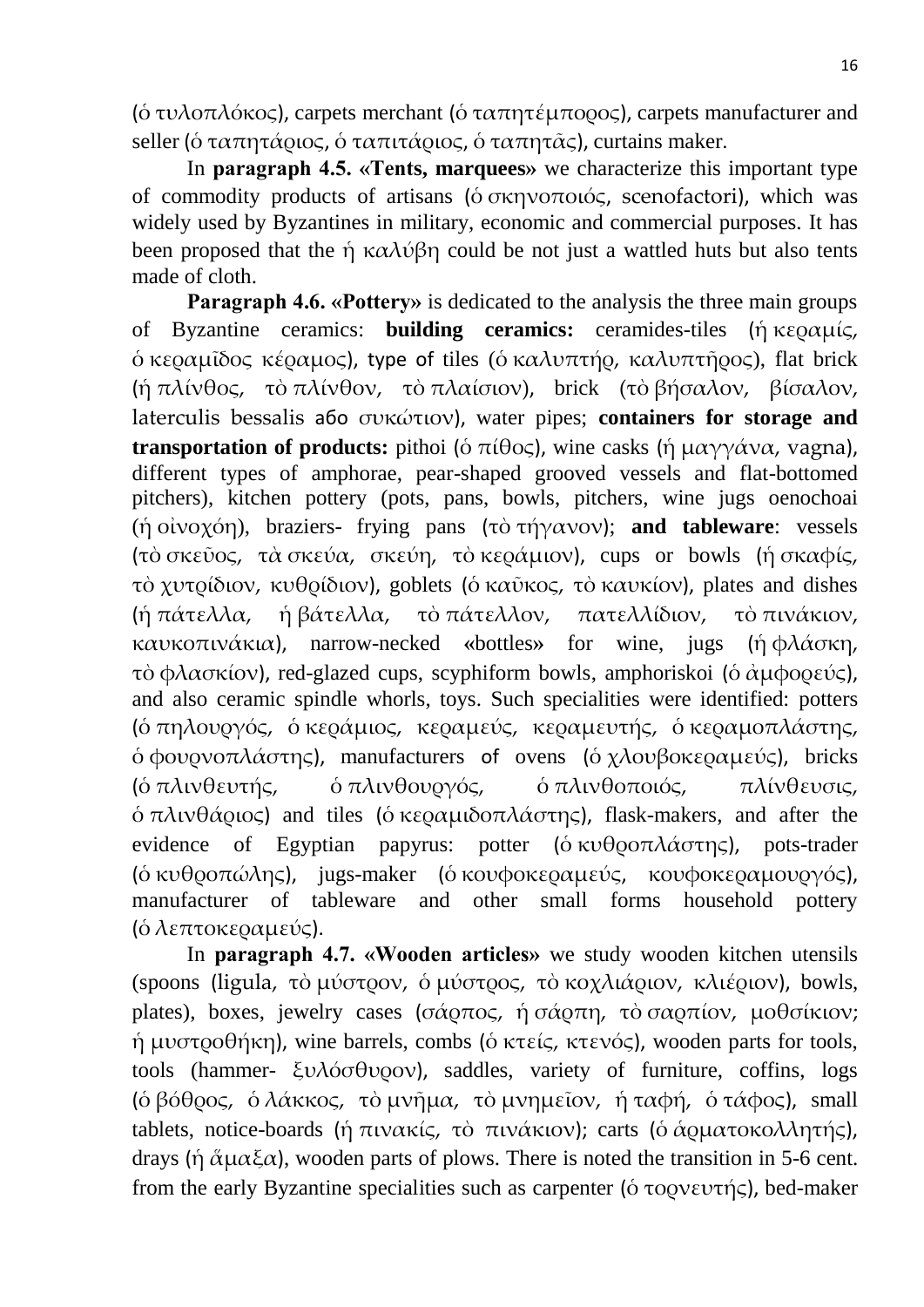( $\acute{o}$  στρώτης) to woodworker ( $\acute{o}$  τέκτων, τέκτονος) – joiner, who made different types of household mechanisms (ότέκτονος μηχανάριος, τέκτων μηχανουργός, τέκτων όργάνων) and furniture. There are also marked combsmaker (ό κτεν $\alpha \in \mathcal{S}$ ), manufacturers of small tablets, notice-boards (ό πινακ $\alpha \in \mathcal{S}$ ), carts, drays makers.

In **paragraph 4.8. «Metal goods»** we examine various tools for agriculture and household (plowshares, sickles, scythes, chisels, awls, harpoons, knives, etc.), metal cookware (sieves, cups, saucepans, etc.), iron chains, hooks, shackles, pails hoops, candlesticks, door laths-hinges, spring locks, nails, screws, keys, horseshoes. There are characterized copper and bronze products (fish hooks, needles, thimbles, fibulas, buckles, mirrors, weights, scales), lead goods (ringsinkers for nets). It was traced the specialization in production and trade both by type of product and by the type of metal. The following specialities were highlighted: iron-worker, smith (ο σιδηρουργός, ο σιδηρεύς, κωμοδρόμος), locksmith (ὁ ἀσκοθυράριος), knife maker (ὁ μαχαιρ $\tilde{\alpha}$ ς), nailer (ὁ ἡλοκόπος,  $\delta$  κινθήλος), horseshoes maker ( $\delta$  πεταλ $\tilde{\alpha}$ ς), needles maker ( $\delta$  βελον $\tilde{\alpha}$ ς), maker of bolts, locks and keys (όκλειδοποιός, βάσαυνος), coppersmith (ό χαλκουργός, ο χαλκομωτής, χαλκοτύπος, ο χαλκοκολλητής), copper crockery maker (ο χαλκωμας, ο χαλκωματουργός), master of processing any metals, mainly copper (ό χαλκεύς, ή χαλκευτικός); and (Egyptian evidence): lead worker (ο μολυβδουργός, ο μολυβουργός, ο μολυβ $\alpha$ ς), brass smith (ο όριχαλκεύς), tin worker (ο κασσιτερουργός, ο κασσιτεράς), blacksmith of iron (may have worked with copper) ( $\acute{o}$  σιδηροχαλκεύς), copper and bronze products seller (ο χαλκοπώλης, χαλκοπράτης).

**Paragraph 4.9. «Weapons»** presents the main assortment of de armis -  $\pi$ ερὶτῶνὅπλων: armors (τὸ κλίβανον, τὸ λωρίκιον), chain mail, helmet (ή περικεφαλαία, ή κόρυς), spear, sword (ή ρομφαία, τὸ ξίφος, σκίφος,  $η$ μάχαιρα, τὸ σπαθίον), dagger, arrows (σαγιττα, τὸ βέλος), bowstring (ή πέλτη), darts (τὸ μονοκόντιον), shield (ή σκοῦτα, τὸ σκουτάριον), sling (ή σφενδόνη), tubular arrows thrower (τὸ σωληνά οιον), ballista, hiroubolistra (ό χειροβολίστρας). These weapons also are specified as market commodities, object of professional work artisans-gunsmiths (δ βελοποιός), who sold such products not just for imperial order but also for military service of  $\delta$ η μόται in the city police and στρατιώται – in the territorial army in Byzantine districts-themes.

**Paragraph 4.10. «Ships and their equipment»** is dedicated to the characterization of the shipbuilding work, concentrated in Roman shipyards, where not only warships, ships of Imperial Νavy (βασιλικών πλωΐμον) and rowboats (καματηρά καράβια) were built, but also «round ships» (στρογγύλα πλοΐα), commercial, cargo ships, boats and necessary components for shipbuilding, tackle. There are studied manufacturing occupations of specialized shipbuilding master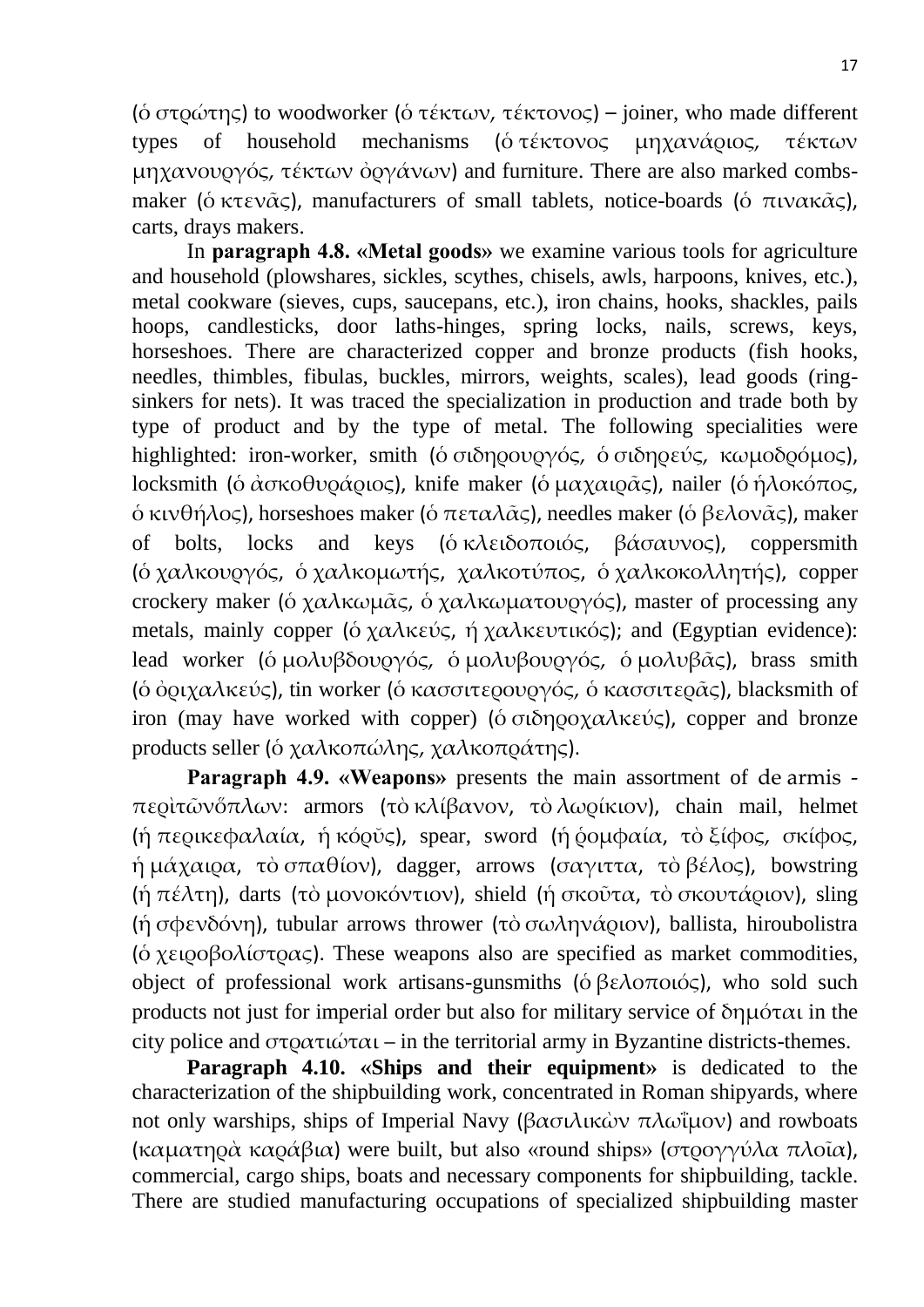(ό ναυτικός), ship carpenter – shipwright (ό ναυπηγός), contractor (δ έργολάβος), boat builder (δ πακτωνίτης, δ πακτωνοποιός, καραβοποιός), (τὸ κώπαιον), oars maker (τὸ κώπαιον), sails ( $\dot{\sigma}$   $\dot{\alpha}$   $\dot{\alpha}$  $\dot{\alpha}$  $\dot{\alpha}$  $\dot{\alpha}$  $\dot{\alpha}$  $\dot{\alpha}$  $\dot{\alpha}$ ). In addition, the auxiliary professions are marked: carpenter ( $\acute{o}$  τέκτων), sawyer, blacksmith, nailer, caulker (καλαφάτης), locksmith.

In **paragraph 4.11. «Horse harness»** as an object of craft and trade the harness is studied. There are characterized: harness (τὸ ὄχημα), which was made by master bridle-maker (ὁ σαλιβαρ $\alpha \zeta$ , ὁ χαλινοποιός), rein (τὰ ἡνία, άνία) made by  $\acute{o}$  ήνιορο $\acute{\alpha}$ φος, bits and other harness parts (cheek-pieces, bridles (ό χαλινός, τὸ σαλιβά ριον), saddle-girth buckles, plates), leather belts ( $\delta \lambda \tilde{\omega}$ ρος) made by  $\delta \lambda \omega$ ροτόμος, horsecloths (τὸ σάγισμα), saddles (τὸ σάγμα, ή σαγή, τὸ σαγμάριον, τὰ κανθήλια) made by (δ σαγματοποιός, δ σαγματοράπτης, δ σαγματοράφος), horseshoes made by ὁ πεταλᾶς.

In **paragraph 4.12. «Glass articles»** Roman range of glass products ( $\hat{v}$ αλῖτις, ὑελῖτις, ὑελοψικός, ἐξὕελων) is analyzed. This assortment included: tableware (bottles (νέβελ, βίσσα, ή βοῦττις, τὰ βουττία), glasses, conical goblets, bowls, pitchers, carafes, dishes, shot glasses), sanctuary lamps, mirrors (τὸ ὑέλιον), window glass, jewelry. The specificity of glass founder profession (ο ύαλοψός, υπελέψης) and manufacturer of glass products (ο υαλάς) was analyzed.

**Paragraph 4.13. «Bone ware»** is devoted to the characterization of bone carvings, products of horn, of domestic and wild animals canines, that were: bone tools, accessories for textile and sewing work (needles, buttons, etc.), manos, parts of arrows and bows, cheek-pieces and harness clasps, knife handles, stylus and tablets for writing, hairpins, combs, boxes for storage of medicines and cosmetics (ή  $\pi v \xi$ ίς,  $\pi v \xi$ ίδα), decorative overlays of the boxes, embellishments for the funeral covering, whistles, chips for games, gambling checkers and cubes, keys, toys-dolls, statuettes, part of the musical instruments.

**Paragraph 4.14. «Lamps and candles»** focuses on the characteristics of candle work of candles manufacturers and traders – kiroularioi (ο κηρουλά οιος,  $\delta$  κηροπώλης,  $\delta$  κηροπλάστης,  $\delta$  κηροτέχνης). It was found that their production – wax candles (cereus, cerula, δ κηρός, δ κηρίολος, φατλιόν) became especially spread since  $7<sup>th</sup>$  cent. It was also marked a large popularity of glass lighting lamps, shotglass-shaped vessels (τὸ ὑέλιον, ἡ φανός) which were made by manufacturer of glass products ( $\delta$  ὑαλ $\alpha\bar{\alpha}$ ς,  $\delta$  ὑαλοψός), torches (ή δαδίς, τὸ δαδίον), as well as ceramic oil lamps (ὁ λύχνος, ή λύχνα, ή λαμπάς, λαμπάδος, ὁ λαμπτή $\varrho$ , ὁ λαμπ $\varrho$ όν, τὸ φῶς, πῦ $\varrho$ ) as a craft object of potters (ο κεραμοπλάστης).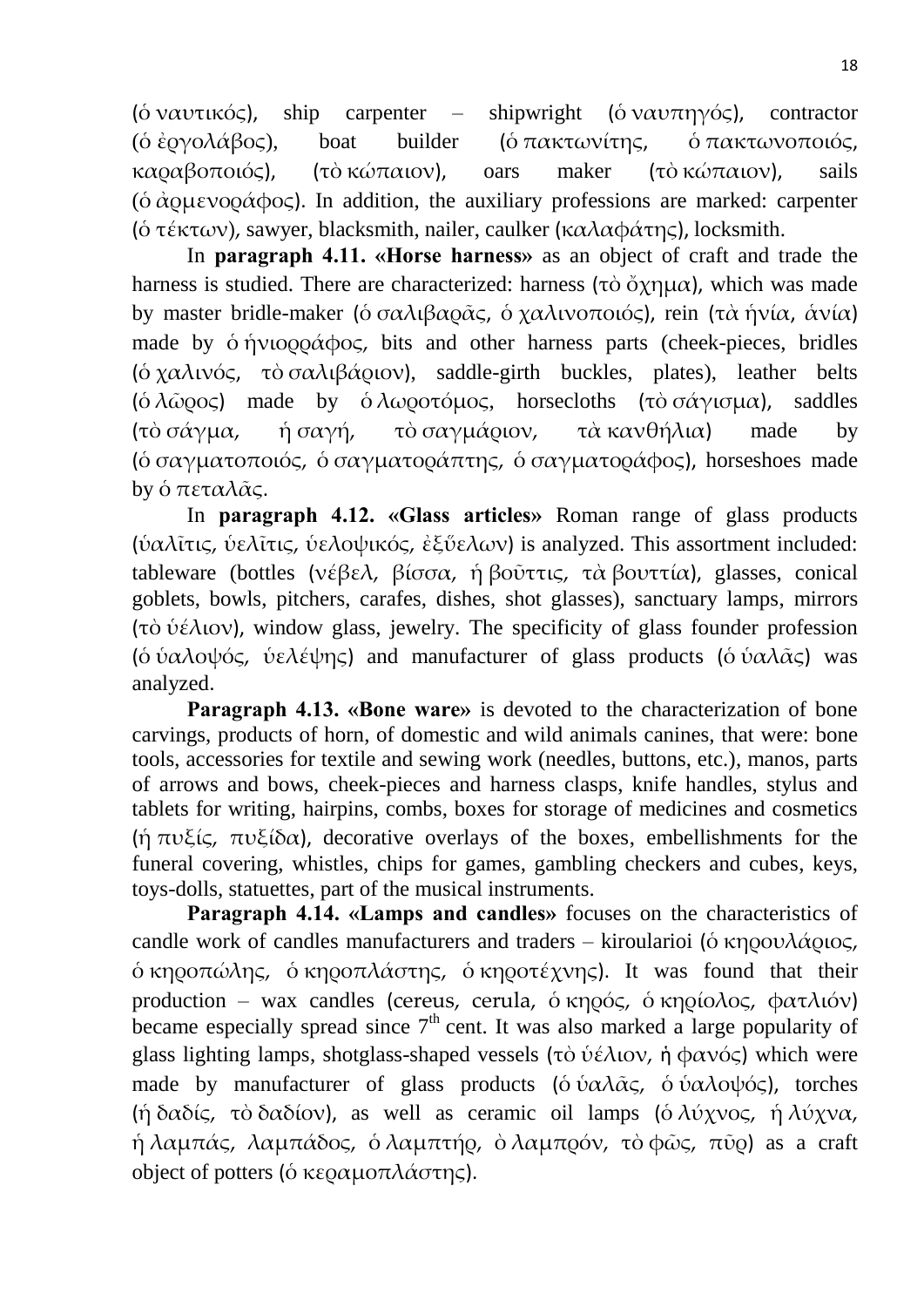In **paragraph 4.15. «Soap»** we characterize the trade products of Byzantine soap makers (όσαφωνίτης). These commodities were a soap (όσάπων, σάπωνος, τὸ σαφώνιον), the main ingredient of which became the adipose after 641 year, and ή στακτή which is defined as liquid detergent sold by weight.

**Paragraph 4.16. «Fragrances, perfumes, medicines»** is devoted to the analysis of the goods of Byzantine «flavors» (τὰ ἀρώματα) sellers: <u>δ ἀρωματοπώλης, οἱ ἀρωματοπρ</u>ᾶται, ὁ μυρεψός, οἱ μυροπῶλαι. There is determined the assortment of trade of these professionals, which also included cosmetics, blushes, powder, white pigment, eyeshadows and colors for the face and hair.

In **paragraph 4.17. «Jewellery»** we study Roman tableware made of gold (τὸ χρυσίον, χρυσός), silver (τὸ ἀργύριον), expensive jewelry (ἡ κατασκευή,  $\phi$  καλλωπισμός, τὰ κοσμιά), bijouterie made of copper and bronze. The main attention is paid to the evolution of the profession of Roman goldsmith, its variations are presented, and their differences are analyzed. We can classify silversmith –  $\dot{\alpha}$  αργυροκόπος (argirion,  $\dot{\alpha}$  άργυρος, αργυρούς) and Egyptian variant ο άργυροπλάστης; «gold worker» (ο χρυσολάτρης), «gold maker» (ό χρυσότευκτος, ό χρυσουργός, χρυσοχοικός); precious stone grinding master, gem carver (ὁ λιθουργός, καβάτωρ); jeweler (ὁ χρυσοχόος); argentarius,  $\dot{\theta} \dot{\alpha}$   $\dot{\alpha}$   $\dot{\alpha}$   $\dot{\alpha}$   $\dot{\alpha}$   $\dot{\alpha}$   $\dot{\alpha}$   $\dot{\alpha}$   $\dot{\alpha}$   $\dot{\alpha}$   $\dot{\alpha}$   $\dot{\alpha}$   $\dot{\alpha}$   $\dot{\alpha}$   $\dot{\alpha}$   $\dot{\alpha}$   $\dot{\alpha}$   $\dot{\alpha}$   $\dot{\alpha}$   $\dot{\alpha}$   $\dot{\alpha}$   $\dot{\alpha}$   $\dot{\alpha}$   $\dot{\alpha}$   $\dot{\alpha}$   $\dot$ from 6–7<sup>th</sup>cent. he became increasingly a money changer, creditor;  $\phi$  άργυροπράτης,  $\phi$  άργυρωπόλης – buyer-up, appraiser, creditor, usurer, moneychanger, at the same time jewelry merchant, that people brought to him as a pledge or for sale.

In paragraph **4.18. «Cult things»** the range of liturgical vessels and objects is studied, as well as are highlighted specialities of artisans who made things for Christian cult. The division of this group of craft products falls into two categories: precious things of the church sacred character, which constituted a special «res sacra» and were not a part of commodity turnover; and the second part – religious items for a personal use, which were made of base metals, glass, ceramics, and which could be sold by artisans themselves or by  $\acute{o} \theta$  εοκάπηλος.

**Paragraph 4.19. «The material for writing and books»** examines a variety of materials, instruments for writing (parchment (ή  $\mu \varepsilon \mu \beta \varrho \dot{\alpha} \nu \alpha$ ), papyrus, paper) and types of books (ἡ σύγγραφος, ἡ βιβλίς, ἡ βιβλός, τὸ βιβλίον,  $η$  γραφή – probably books with drawings,  $η$  πραγματεία – the type of treatise), small books, «booklets» (τὸ βιβλιδά ριον, βιβλά ριον). We can trace the differences in professions of parchment manufacturer (ο μεμβραινάριος,  $\phi$  μεμβράϊνος,  $\phi$  μεμβραινοροίος), parchment and papyrus merchant ( $\acute{o} \chi \alpha$   $\alpha \sigma \tau \alpha \alpha \gamma$ ), maker of charters, written documents and any material for writing, mainly of papyrus. We characterize the professions of book scriber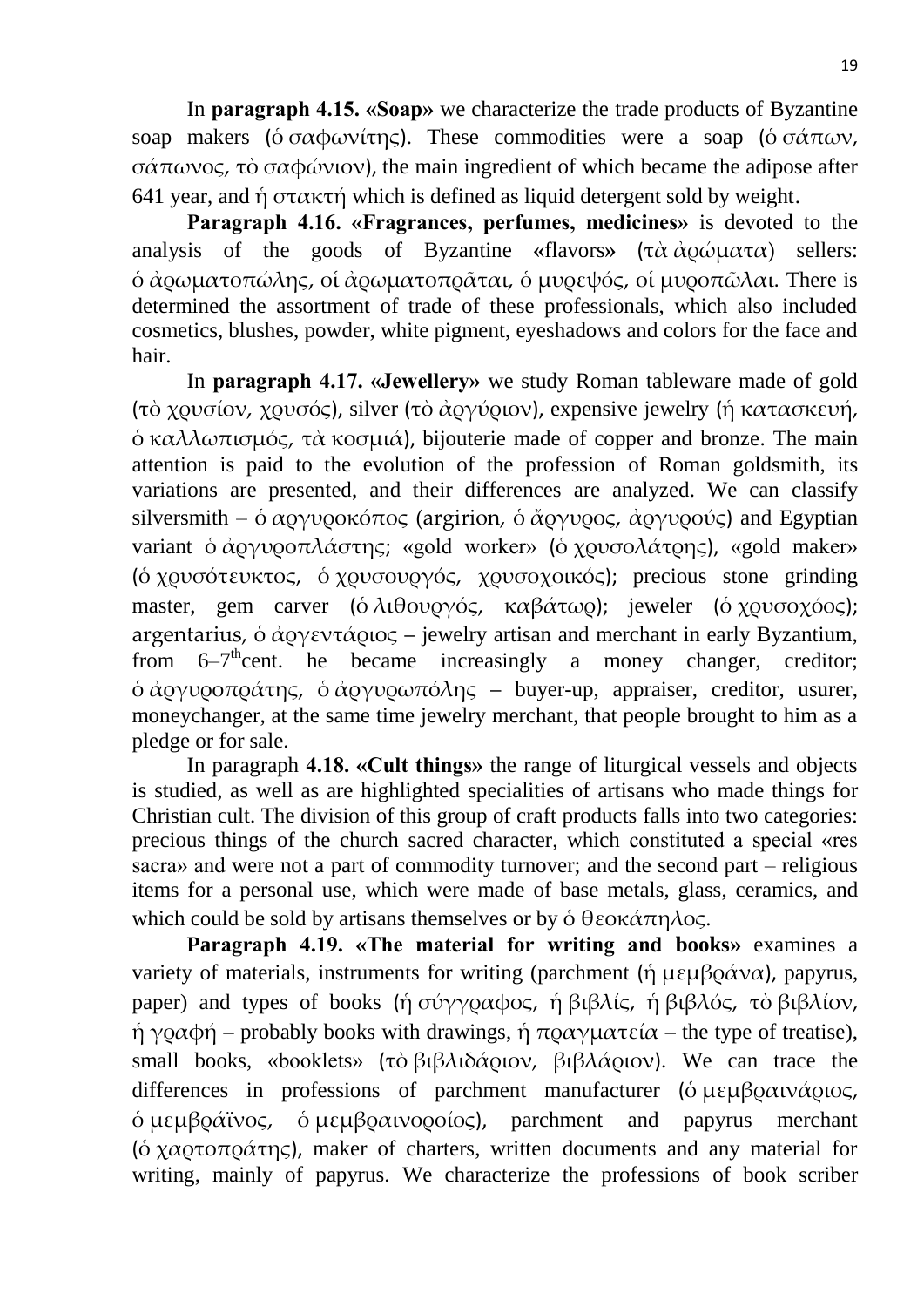(ο βιβλιογράφος, ο καλλιγράφος, ο γραφεύς) – book maker, book seller (ο βιβλιοκάπηλος), bookbinder (ο αμφίζοντες, οι αμφιασταί).

**Paragraph 4.20. «Flowers and wreaths»** notes the Byzantine inheritance of antique tradition of using flowers, wreaths ( $\acute{o}$   $\sigma \tau \acute{\epsilon} \phi \alpha \nu o \varsigma$ ), bouquets (τὸ ροδοπλόκον, τὸ ὀσφράδιον) for streets and houses decoration. We mark the professions of artisan wreath-maker (δ στεφανοποιός, δ στεφανοπλόκος), and cultivator of flowers for selling ( $\dot{\alpha} \dot{\alpha} \nu \theta$  or  $\lambda$  oloc).

In **paragraph 4.21. «Wicker goods»** we characterize specialists of wickerwork (όψιαθ $\tilde{\alpha}$ ς), basket-makers (όκαν $\tilde{\alpha}$ ς) and also the products of their craftwork: baskets (τὸ κάνεον, κάνειον, τὸ κανίσκιον, ὁ κοφινίς, μαννάδις, μαννάδιον), mats of cane (ό κάνης), chequered mat weaves, small baskets or bags (τὸ μαλάκιον), braided rope «string bag» (ήσαργάνη), flat panniers (τὰ κανθήλια), cane sandals, fishing nets.

In paragraph **4.22. «Ropes, thread, tow**» we study: ropes (ή σειρά, ή σειρή, ο κάλως, το καλώδιον, ή κάνναβος, κάνναβην), flax tow, thread (τὸ λινά <sub>0</sub>ιον), fishing line (τὸ ὁάμμα, ἡ ὁρμιά) as well as professionals of producing of these goods of plant and animal raw materials – ropemakers ( $\delta$  σχοινιοπλόκος).

In paragraph **4.23. «Mills, grinding stones and flints»** as a group of handicrafts such goods are characterized: mill stones (ο λίθος αλέτης), grinding stones and whetstones (ή  $\alpha$ κόνη), fire steels and flints to strike fire. The ὁ μυλοκόπος profession is highlighted.

In **conclusions,** we would like to note that we can't observe any significant changes in the nomenclature of Byzantine trade during  $4-9<sup>th</sup>$  cent. The grain foodstuffs were in the lead, different types of raw material were of considerable importance, as well as craft products which made at least one-third of this economic turnover. The dominant products were a basic necessities – foodstuffs (we may count more than 150 items), which may be combined into 13 groups (grain and bread, salt, drinks, water, vegetable oil, vegetables, herbs, fruits, spices and condiments, fish, slaughter cattle and meat, poultry and eggs, dairy products, confectionery and «sweets», ready hot meals). They were related to 67 branches of trade and craft, market activity. The exclusively commercial nature had a minority (just 20 professions), which were: grain, wheat traders ( $\acute{o}$  σιτέμπορος,  $\phi$  σιτοκάπηλος), barley sellers ( $\phi$  κριθοπώλης), salt retail sellers ( $\delta \dot{\alpha} \lambda$ οπώλης), grocers ( $\delta \pi \alpha \nu \tau$ οπώλης,  $\delta \sigma \alpha \lambda \delta \alpha \mu \alpha \rho \iota$ ιός), vine-sellers (ο οινέμπορος, ο οινοπράτης, ο οινοπώλης), beer-sellers (ο ζυτοπώλης), water-vendors (ὁ ὑδροφόρος), oil-sellers (ὁ ἐλαιοπράτης, ὁ ἐλαιοπώλης,  $\delta \dot{\epsilon} \lambda \alpha$ ιοκάπηλος), vegetable-sellers ( $\delta \lambda \alpha \chi \alpha \nu$ οπώλης), bean-sellers ( $\acute{o}$   $\acute{o}$   $\sigma \pi \rho$ ιοπώλης), fish-sellers ( $\acute{o}$   $\grave{i}$ χθυοπράτης), petty traders of drinks, eateries owners ( $\acute{\text{o}}$  κάπηλος), suppliers of slaughter cattle to the city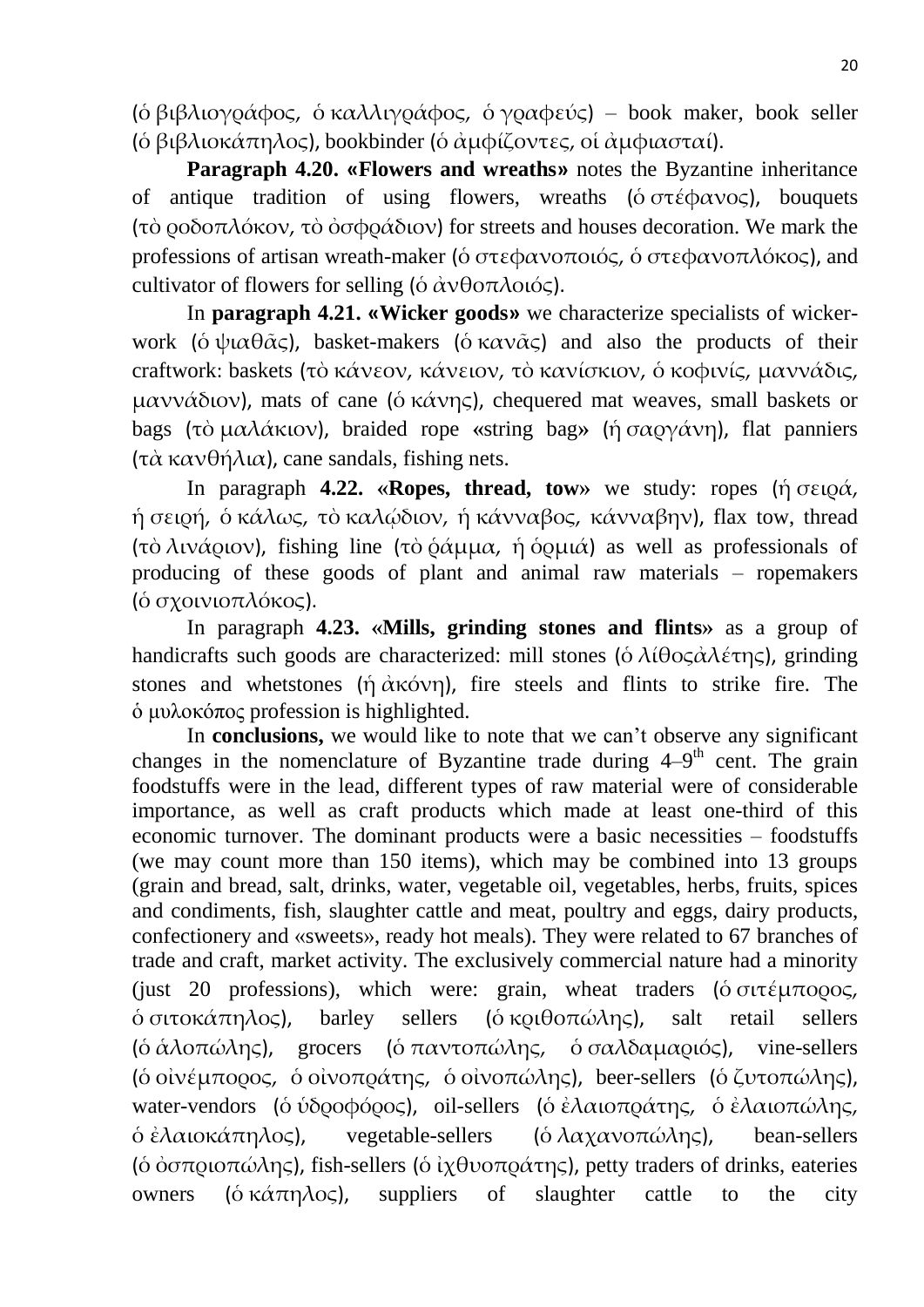(ό προβατέμπορος), butchers (ό κρεοπώλης, ό μακελλάριος, μακέλλης, μακελλικός, μάκελος) who bought livestock (except pigs) and sold their meat, beef-sellers (ο μοσχομάγειρος), pork-sellers (οι χοιρέμποροι), poultry-sellers (ο όρνεοπώλης, ο όρνιθίας) (up to 7<sup>th</sup> cent.), egg-vendors (ή  $\dot{\omega}$ όπωλις), spices, fragrances tradesmen (δ άρωματοπώλης, οἱ ἀρωματοπράται), while the functions of the other foodstuffs professions were combined with producing.

The sources allow us to find about 65 kinds of commodities and materials needed for various handicrafts and in everyday life (fuel, raw materials for construction, manufacturing fabrics and etc.). About 50 directions of economic activity were related to specialities of production, harvesting and handling of raw materials. About 50 directions of economical activity were related to specialities of production, stocking up and processing of raw materials. Just 5 professions had exclusively trade nature: pearls and precious stones vendors, wood (early Byzantine period), firewood traders (οἱ ξύλοπῶλαι), cane traders (ό θρυοπώλης), not cleaned and purified silk yarn sellers (οί μεταξοπράται), fur sellers (δ καυνακοπράτης). These professions were particularly common in early Byzantine Egypt.

The research reveals the 23 objects of handicrafts that were Byzantine goods (about 411 titles). Thus, in the handicraft-trade production which was connected with the manufacture and trade of craft products, there were no less than 160 specialities. While estimating the nature of craft specialization the attention is drawn to the fact that among this number only 18 specialities were mostly trade professions related to buying and resale the finished product: silk-sellers (ο δλοσηρικοπράτης) (up to the end of  $7<sup>th</sup>$  cent.), traders of silk wares (made of single piece of cloth) ( $\acute{o}$  ση  $\acute{o}$  πρικοπ $\acute{o}$ ατης), tradesmen of garments, apparel, expensive fabric products (οἱ βεστιοπράται, βεστιοπρατική ἐπιστήμη), Constantinople tradesmen of expensive woman's apparels (οί πάτριαι), textile products traders (όπρανδιοπράτος), cloaks-sellers (σαγοπώλεις), clothes tradesmen (ὁ ἱματιοπράτης, ὁ ἱματιοπώλης, ὁ βεστιοπράτης), linen products traders (ο όθονιακός in 4–5 cent., ο στιπποπραγματευτής  $B = 6-7$  cent.), professional tradesmen of woolen fabrics and ready-made things (ο έριοπώλης), carpets traders ( $\acute{o} \tau \alpha \pi \eta \tau \acute{\epsilon} \mu \pi \rho \rho \rho \varsigma$ ), copper, bronze ware tradesmen ( $\delta \chi \alpha \lambda \kappa \sigma \pi \omega \lambda \eta \varsigma$ ,  $\chi \alpha \lambda \kappa \sigma \tau \rho \alpha \tau \eta \varsigma$ ), perfumery, dyes and medicinal substances traders (οί μυροπῶλαι, οί πημεντάριοι, οί λιβανωτοπῶλαι), buyers-up, appraisers, creditors, usurers, moneychangers, at the same time jewelry merchants (δ άργυροπράτης, δ άργυρωπόλης), parchment, papyrus sellers (ό χαρτοπράτης).

While specifying, classifying, systematizing Roman craft products and related professionals, manufacturers and traders a definite conclusion can be reached that entrepreneurship, commerce in Byzantium could experience stagnation in some fields, even a short recession, especially at the end of the first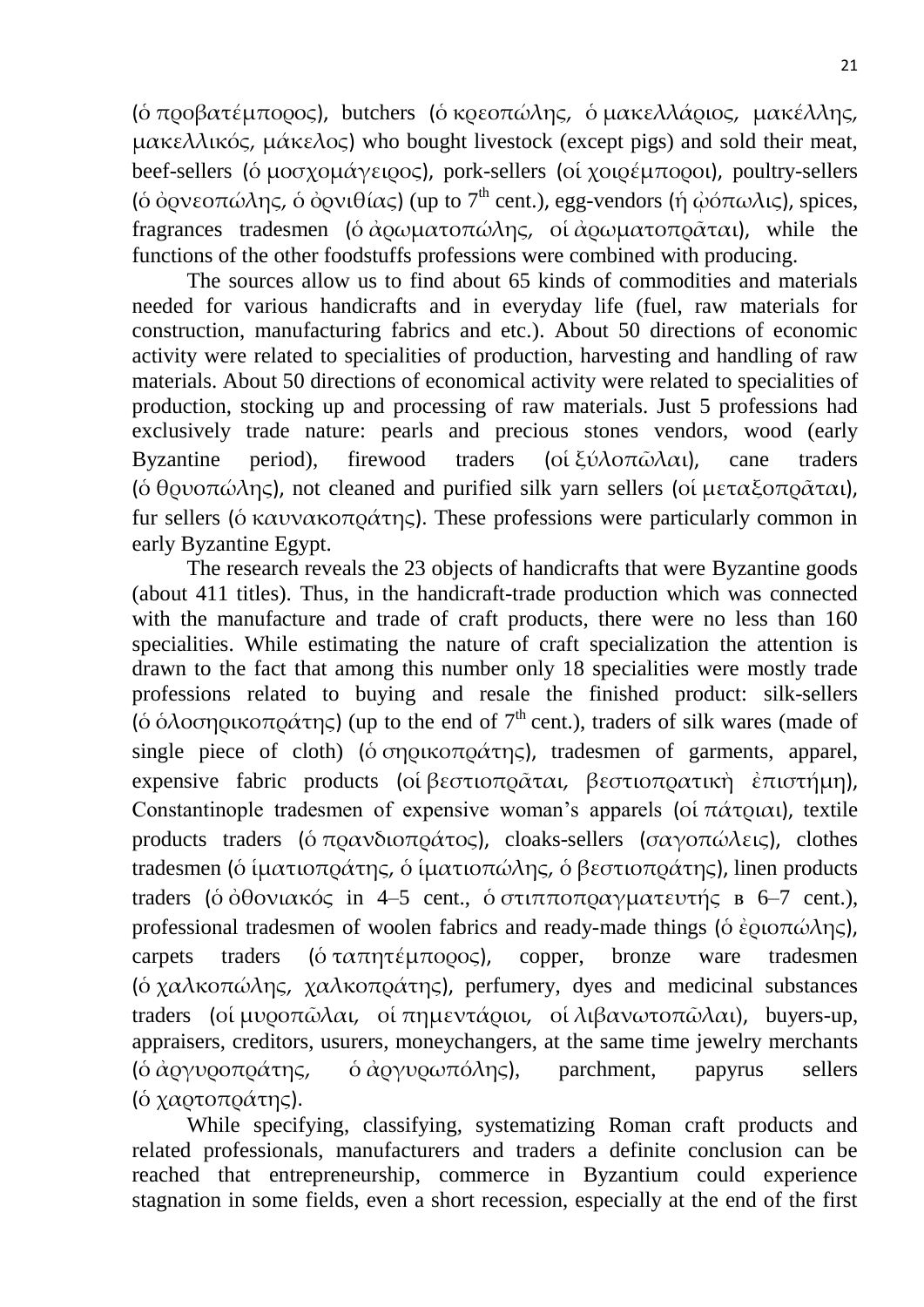half of  $7<sup>th</sup> - 8<sup>th</sup>$  cent., but they never disappeared. Reduction of specialization really happened after  $7<sup>th</sup>$  cent., but it was insignificant. We can consider as weakening over time of trade specialization in meat, sausage, pastry, linen, flax yarn, wool, unmanufactured leathers. The specializations reduction was observed in furrier profession.

After  $7<sup>th</sup>$  cent. there is no sources evidence about profession of wreaths, bandages manufacturers, although theoretically these specialists should have been. The specialized dyes traders, masters of gemstones processing also disappeared. But this weakening had not taken an absolute nature and partially was offset by the redistribution the functions between specialists. On the other hand, the deepening of specialization in the supply of raw materials for silk-weaving took place, new branches as candle and soap making began to flourish. Overall, trade and craft differentiation continued to stay in early Byzantium at a very high level which was not inferior to the late Byzantine period level or situation of crafts and trade in Western Europe in the heyday of the Middle Ages.

### **LIST OF PUBLISHED PAPERS ON THE DISSERTATION TOPIC Articles in specialized scientific editions of Ukraine and abroad:**

1. Сорочан Е. С. О специализации в торговле древесиной в Византии IV–IX вв. / Е. С. Сорочан // Актуальні проблеми вітчизняної та всесвітньої історії: Збірник наукових праць. – Харків: ХНУ імені В. Н. Каразіна, 2007. – Вип. 10. – С. 49-55.

2. Сорочан Е. С. О терминологии и профессиональной специализации в области торговли домашним скотом в Византии IV–IX вв. / Е. С. Сорочан // Актуальні проблеми вітчизняної та всесвітньої історії: Збірник наукових праць. – Харків: ХНУ імені В. Н. Каразіна, 2008. – Вип. 11.  $- C. 64-72.$ 

3. Сорочан Е. О благовониях, парфюмерии, лекарствах и красителях как ремесленной продукции и их специализации в Византии IV–IX вв. / Е. Сорочан // Актуальні питання вітчизняної та всесвітньої історії: Збірник наукових праць. – Харків: ХНУ імені В. Н. Каразіна, 2009. – Вип. 12. – С. 52- 60.

4. Сорочан Е. О специализации в сфере производства и торговли кожаными изделиями и обувью в Византии IV–IX вв. / Е. Сорочан // Актуальні проблеми вітчизняної та всесвітньої історії: Збірник наукових праць. – Х.: ХНУ імені В. Н. Каразіна, 2010. – С. 35-40.

5. Сорочан Е. Об изделиях из стекла как предмете ремесла и торговли в Византии в IV–IX вв. / Е. Сорочан // Актуальні проблеми вітчизняної та всесвітньої історії. Збірник наукових праць. – Х.: ХНУ імені В. Н. Каразіна, 2011. – Вип. 14. – С. 53-61.

6. Сорочан Е. С. О керамических изделиях как ремесленной продукции и их специализации в Византии IV–IX вв. / Е. С. Сорочан // Дриновський збірник. Дриновский сборник. – Харьков; София: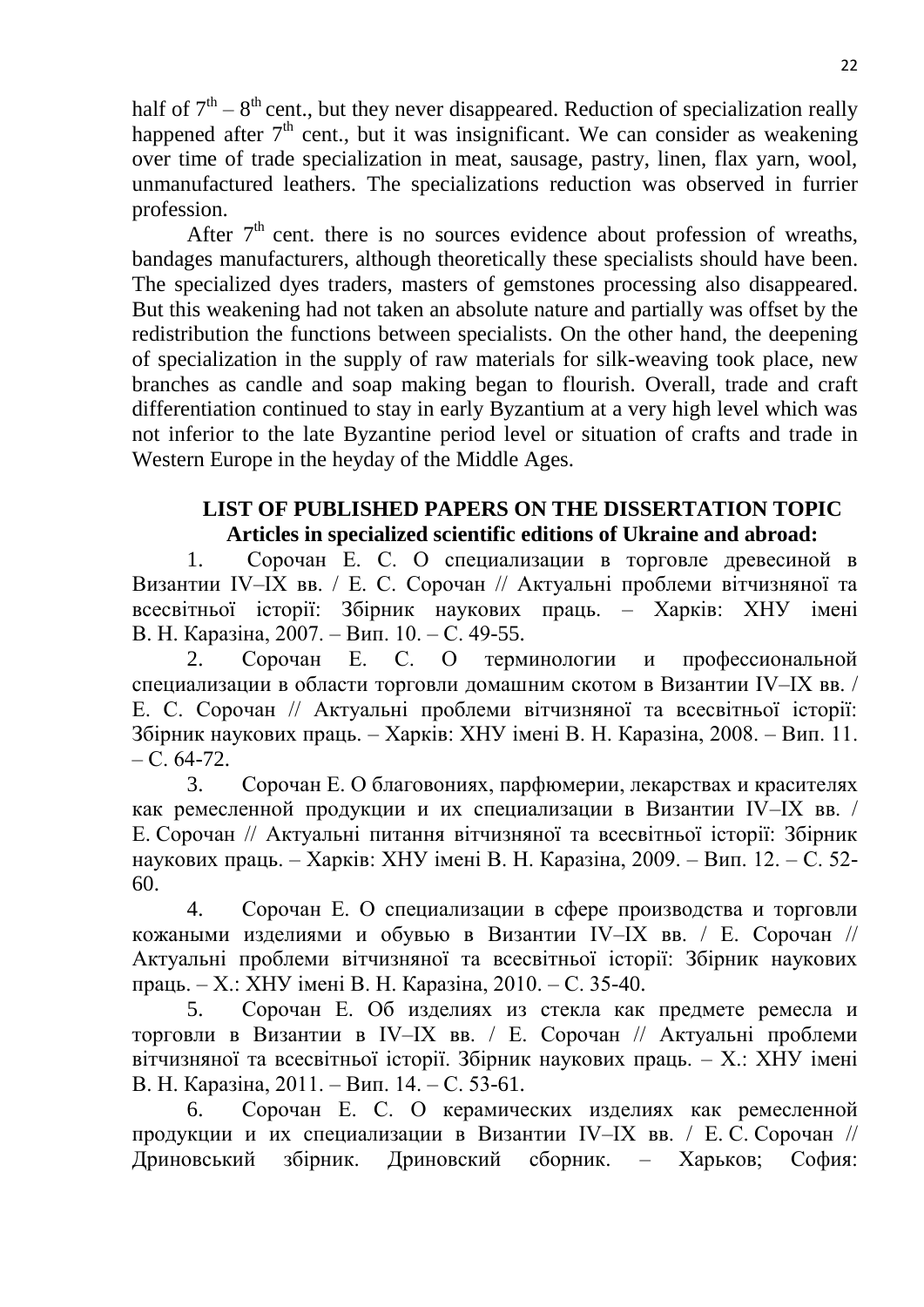Академическое издательство имени проф. Марина Дринова, 2012. – Т. 5. – С. 214-222.

7. Сорочан К. О специях как элементе повседневной ромейской кухни / К. Сорочан // Актуальні проблеми вітчизняної та всесвітньої історії. Збірник наукових праць. – Х.: ХНУ імені В. Н. Каразіна, 2012. – Вип. 15. – С. 31-38.

8. Сорочан К. С. Про культові речі як предмет торгівлі у Візантії в IV–IX ст. / К. С. Сорочан // Наукові праці Кам'янець-Подільського національного університету імені Івана Огієнка: Історичні науки. Кам'янець-Подільський: П. П. «Медобори 2006», 2012. – Т. 22: На пошану професора П. С. Лаптіна. – С. 422-429.

9. Сорочан К. С. Про ювелірів та їхню спеціалізацію в Візантії IV– IX ст. / К. С. Сорочан // Археологія. – К., 2013. – № 1. – C. 85-96.

10. Сорочан Е. Византийские пряности как элемент повседневной ромейской кухни / Е. Сорочан // Научные ведомости Белгородского государственного университета: История, политология, экономика, информатика. – Белгород: НИУ «БелГУ», 2013. №8(151). - Вып. 26. – С. 34- 40.

11. Сорочан Е. С. Изделия из металла в Византии IV‒IX вв. как ремесленная продукция: специализация производства и торговли (на примере византийского Крыма и других провинций империи) / Е. С. Сорочан // Вестник Университета Дмитрия Пожарского. – М., 2014. – № 1: Город: история и культура. – C. 256-265.

### **Articles in the collections of scientific papers, theses and conference materials:**

1. Сорочан Е. С. О торговле древесиной как предмете специализации в Византии IV–IX вв. / Е. С. Сорочан // Каразінські читання (історичні науки). Матеріали 60-ї міжнародної наукової конференції 20 квітня 2007 р. – Харків: ХНУ імені В. Н. Каразіна, 2007. – С. 288-289.

2. Сорочан Е. С. О шкурах и кожах как предмете сырьевого рынка и торговой специализации в Византии IV–IX вв. / Е. С. Сорочан // Кондаковские чтения II. Проблемы культурно-исторических эпох. – Белгород: Изд-во БелГУ, 2008. – С. 266-269.

3. Сорочан Е. С. О специализации в торговле домашним скотом в Византии в IV–IX вв. / Е. С. Сорочан // Древнее Причерноморье. – Одесса: ФЛП «Фридман А. С.», 2008. – Вып. 8. – С. 351-357.

4. Сорочан Е. С. О терминологии и профессиональной специализации в области торговли домашним скотом в Византии IV–IX вв./ Е. С. Сорочан // Каразінські читання (історичні науки): Тези доповідей 61-ї Міжнародної наукової конференції молодих вчених. – Харків: Видавництво ХНУ ім. В. Н. Каразіна, 2008. – С. 271-272.

5. Сорочан Е. С. Византийский «хлеб насущный» / Е. С. Сорочан // Классическая и византийская традиция. 2008: Материалы II Международного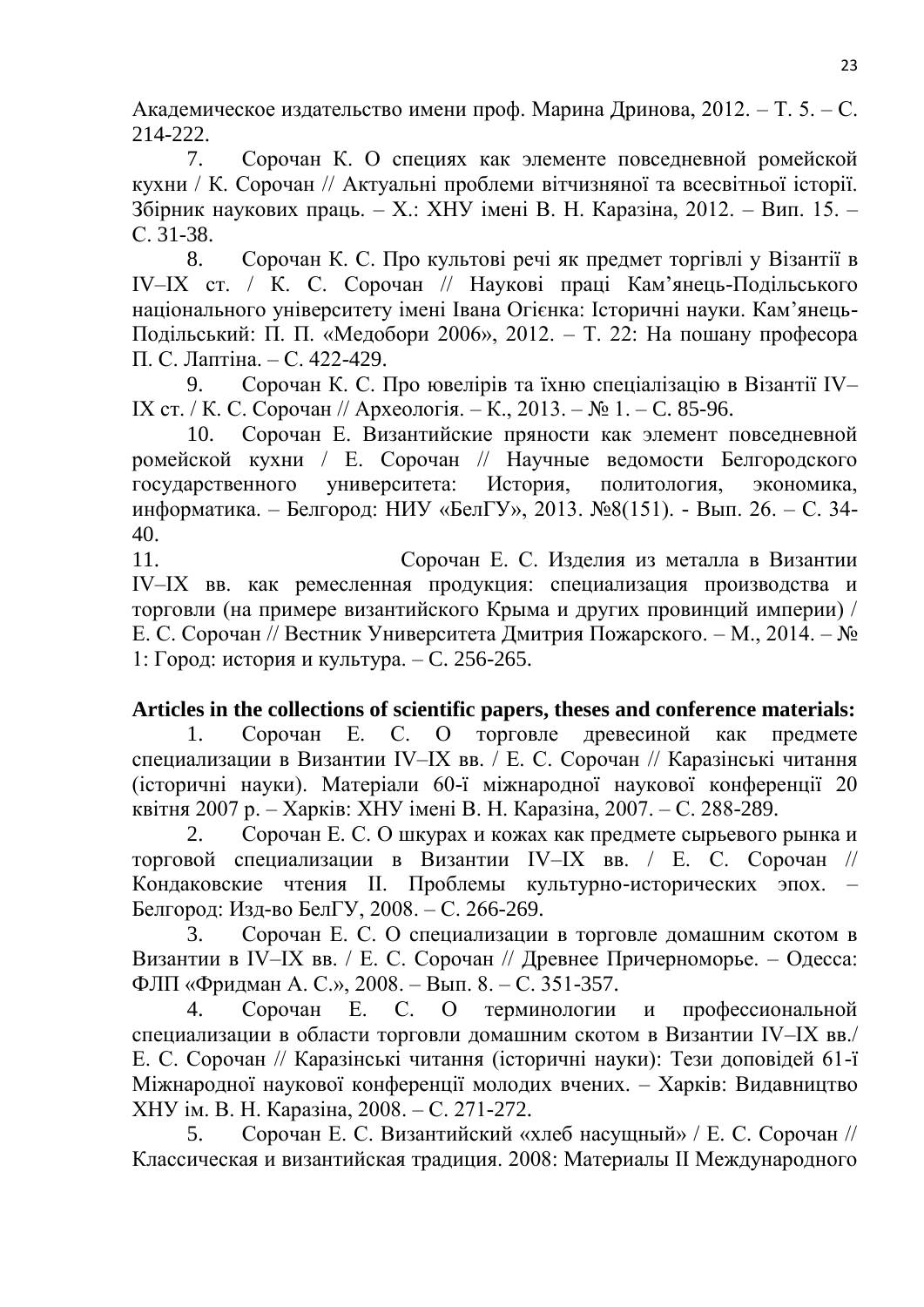научного семинара молодых ученых, аспирантов, студентов. – Белгород: Изд-во БелГУ, 2008. –С. 80-107.

6. Сорочан Е.О керамических изделиях как ремесленной продукции и ее специализации в Византии IV–IX вв./ Е. Сорочан // Середньовічні старожитності Центрально-Східної Європи: Матеріали VII Міжнародної студентської наукової археологічної конференції / Інститут археології НАН України, Чернігівський державний педагогічний університет імені Т. Г. Шевченка, Інститут археології та стародавньої історії Північного Лівобережжя. – Чернігів: Сіверянська думка, 2009. – С. 194-195.

7. Сорочан Е.К вопросу о византийском термине мирепс (o myrepsos) Е. Сорочан // Каразінські читання (історичні науки): Тези доповідей 62-ї Міжнародної наукової конференції молодих вчених. – Харків: ХНУ імені В. Н. Каразіна, 2009. – С. 305-306.

8. Сорочан Е. С. О византийских плетеных изделиях IV–IX вв. / Е. С. Сорочан // Классическая и византийская традиция. 2009. – Белгород, Издво БелГУ, 2009. – С. 158-160.

9. Сорочан Е. С. Кожаные изделия и обувь как предмет ремесленной продукции и торговли в Византии IV–IX вв. / Е. С. Сорочан // Одіссос. Актуальні проблеми історії, археології та етнології. – Одеса, 2010. – С. 213-215.

10. Сорочан Е. О специализации в сфере производства и торговли кожаными изделиями и обувью в Византии IV–IX вв./ Е. Сорочан // Каразінські читання (історичні науки): Тези доповідей 63-ї міжнародної наукової конференції. – Х.: ХНУ імені В. Н. Каразіна, 2010. – С. 319-320.

11. Сорочан Е. С. О культовых вещах как предмете ремесленной продукции в Византии в IV–IX вв. / Е. С. Сорочан // Кондаковские чтения III. Человек и эпоха: античность – Византия – Древняя Русь. – Белгород: Изд-во БелГУ, 2010. – С. 213-219.

12. Сорочан Е. С. О мыле как предмете ремесленной продукции и торговли в Византии IV–IX вв. / Е. С. Сорочан // Проблемы истории и культуры средневекового общества. Тезисы докладов ХХХ всероссийской конференция студентов, аспирантов и молодых ученых «Курбатовские чтения». – Санкт-Петербург: КультИнформПресс, 2011. – С. 226-229.

13. Сорочан Е. О пряностях как элементе повседневной ромейской кухни/ Е. Сорочан // Каразінські читання (історичні науки): Тези доповідей 65-ї міжнародної наукової конференції. – Х.: ХНУ імені В. Н. Каразіна, 2012. – С. 144-145.

14. Сорочан Е. С. К проблеме светильника и свечи в свете торговли Византии IV–IX вв./ Е. С. Сорочан // Классическая и византийская традиция – 2012. Материалы VI Международной научной конференции. – Белгород,  $2012. - C. 214-219.$ 

15. Сорочан Е. О культовых вещах как составной части ассортимента византийской торговли IV–IX вв. / Е. Сорочан // Каразінські читання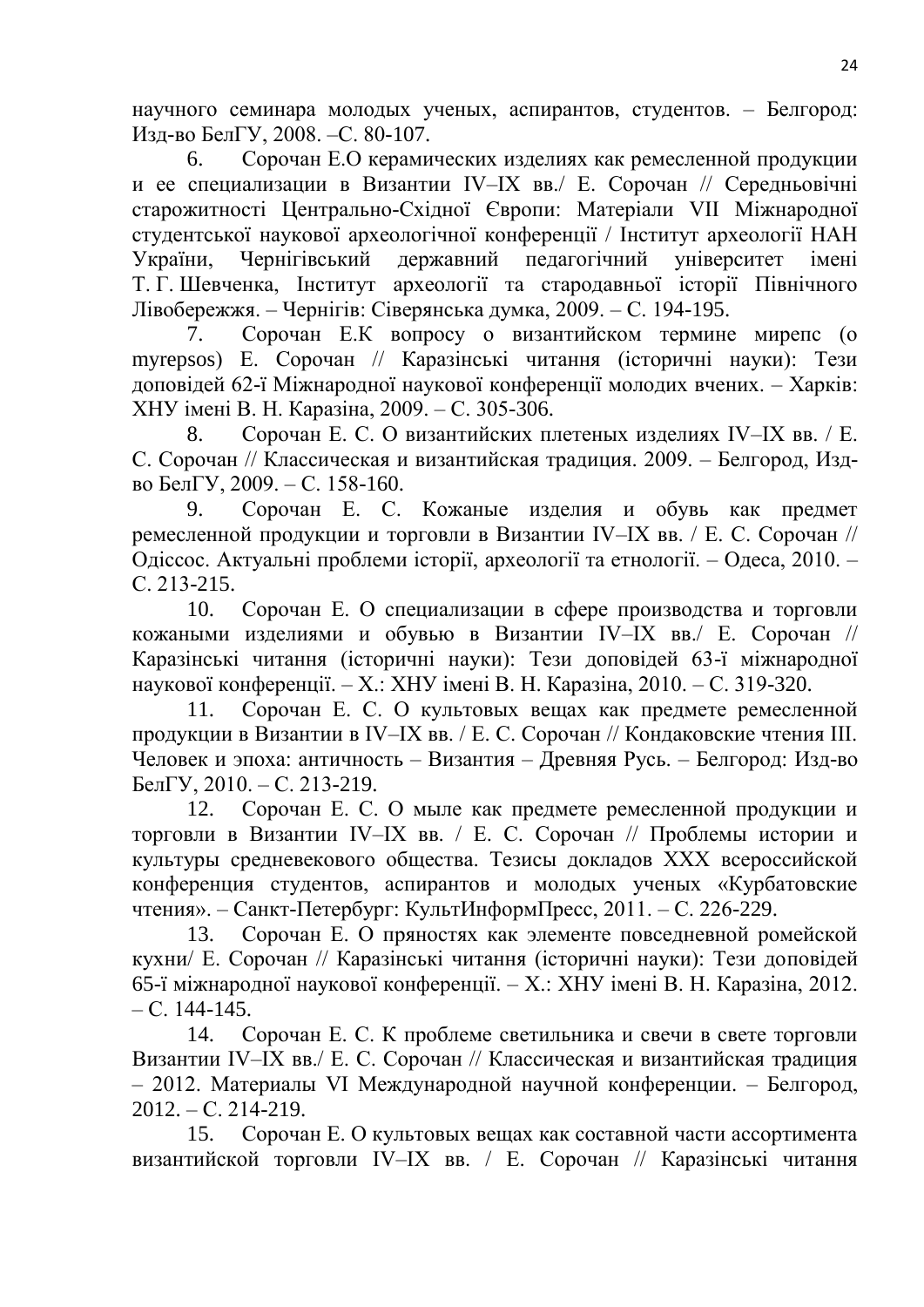(історичні науки): Тези доповідей 66-ї міжнародної наукової конференції. – Х.: ХНУ імені В. Н. Каразіна, 2013. – С. 93-95.

16. Сорочан Е. С. Предметы культа в жизни и торговле Византии (IV–IX вв.). / Е. С. Сорочан // «Византийская мозаика» / Ред. проф. С. Б. Сорочан; сост. А. Н. Домановский. – Харьков: Майдан, 2013. – С. 129-138 (Нартекс. Byzantina Ukrainensia. Supplementum 1).

#### **АНОТАЦІЯ (UKR)**

**Сорочан К. С. Продовольство, сировина і реміснича продукція у Візантії IV-IX ст.: професійна спеціалізація у виробництві та торгівлі. - Рукопис.**

*Дисертація на здобуття наукового ступеня кандидата історичних наук за спеціальністю 07.00.02 - всесвітня історія. - Харківський національний університет імені В. Н. Каразіна.*

Дисертація присвячена комплексному дослідженню номенклатури основних - продовольчих, сировинних, ремісничих товарів візантійської торгівлі IV-IX ст. і відповідної спеціалізації торгово-ремісничої діяльності. В ній з'ясоване термінологічне позначення різних категорій продукції, номенклатури товарів; виділені і систематизовані їхні головні, провідні групи, які домінували в аграрному, промисловому, ремісничому виробництві та обміні; визначені спеціальності, їхній характер і ступінь спеціалізації, поділу праці в галузі торгівлі продовольством, сировиною і ремісничими виробами.

Дослідження показало, що підприємництво, комерція у Візантії могли переживати стагнацію, в деяких галузях навіть нетривалий спад, особливо наприкінці VII - першій половині VIII ст., але вони ніколи не зникали. Скорочення спеціалізації після VII ст. відбулося, але воно було незначним. Це ослаблення не прийняло абсолютний характер і частково компенсувалося перерозподілом функцій між спеціалістами. З іншого боку, відбулося поглиблення спеціалізації в галузі поставки сировини для шовкоткацтва, стали розвиватися свічкова справа й миловаріння. В цілому, торговореміснича диференціація продовжувала триматися в ранньосередньовічній Візантії на вельми високому рівні, який не поступався рівню пізньовізантійского періоду або станові ремесла і торгівлі Західної Європи в період розвиненого середньовіччя.

Ключові слова: Візантія, економіка, торгівля, товари, продовольство, сировина, ремісничі вироби, професії.

#### **АННОТАЦИЯ (RUS)**

**Сорочан Е. С. Продовольствие, сырье и ремесленная продукция в Византии IV**-**IX вв.: профессиональная специализация в производстве и торговле. – Рукопись.**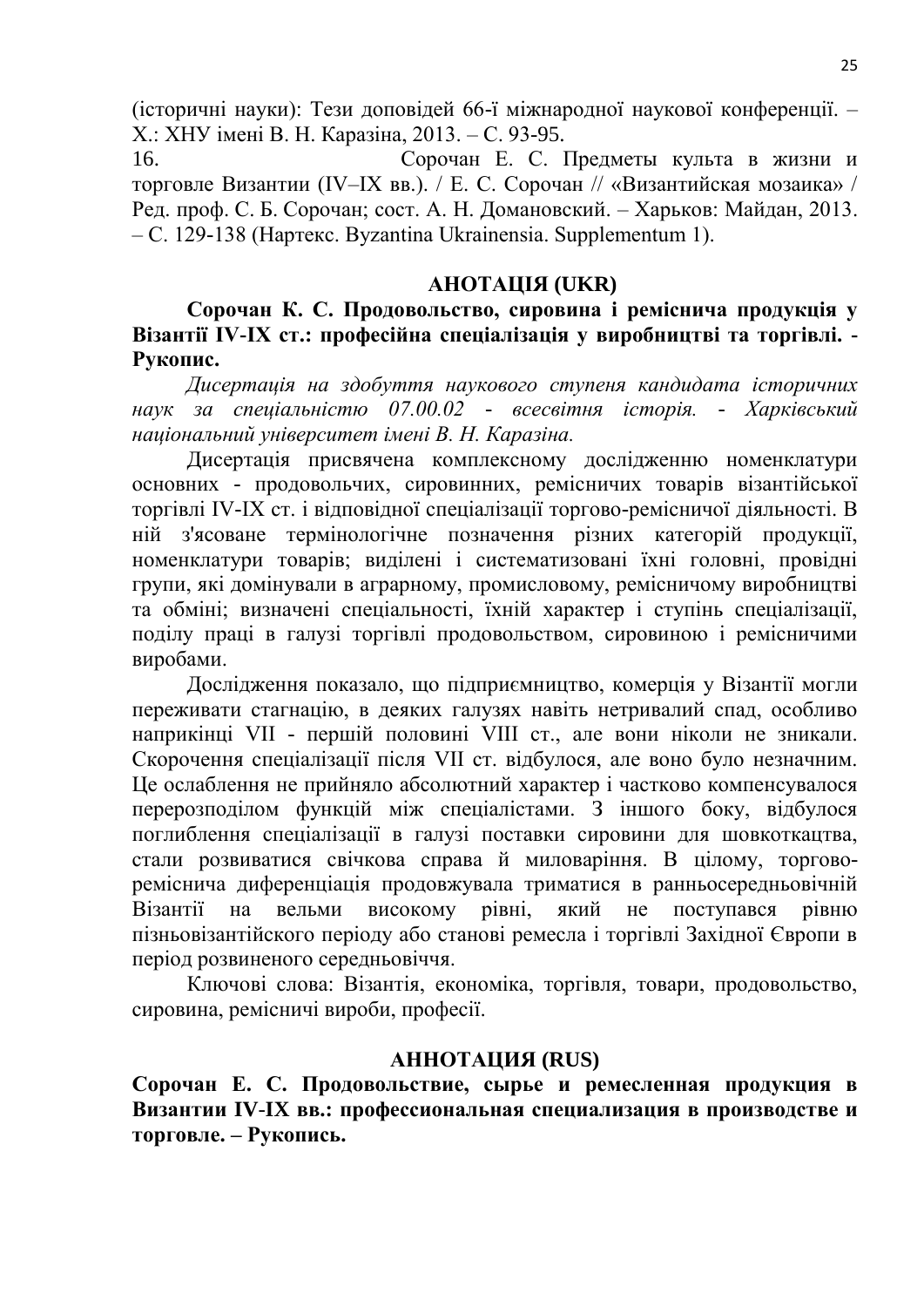*Диссертация на соискание учёной степени кандидата исторических наук по специальности 07.00.02 – всемирная история. – Харьковский национальный университет имени В. Н. Каразина.*

Диссертация посвящена комплексному исследованию номенклатуры основных – продовольственных, сырьевых, ремесленных товаров византийской торговли IV-IX вв. и соответствующей специализации торговоремесленной деятельности. В ней выяснено терминологическое обозначение разных категорий продукции, номенклатуры товаров; выделены и систематизированы их главные, ведущие группы, доминировавшие в аграрном, промысловом, ремесленном производстве и обмене; определены специальности, их характер и степень специализации, разделения труда в области торговли продовольствием, сырьем и ремесленными изделиями.

Среди предметов византийской торговли лидировали зернопродовольственные товары, велико было значение различных видов сырья, но ремесленные изделия при этом составляли не менее трети сферы обращения. Доминирующими являлись предметы первой необходимости, продовольственные товары, которых насчитывается свыше 150 наименований. С ними было связано около 67 направлений торговоремесленной, рыночной деятельности. Причем меньшая их часть (20 специальностей) имела исключительно торговый характер.

Источники позволяют установить около 65 наименований видов сырья и материалов, необходимых в самых разных областях ремесла и в быту. Примерно 50 направлений хозяйственной деятельности было связано со специальностями, занятыми производством, заготовкой или обработкой сырья. Исключительно торговыми здесь являлись лишь пять профессий.

Наибольшее количество византийских товаров (около 411 наименований) представляла сфера ремесла. При этом в торговоремесленном производстве Византии, связанном с изготовлением и торговлей ремесленными изделиями, насчитывалось не менее 160 специальностей. При оценке характера ремесленной специализации обращает внимание, что среди этого количества лишь 18 специальностей были преимущественно торговые, связанные со скупкой и перепродажей готовой продукции.

Исследование показало, что предпринимательство, торговля в Византии могли переживать стагнацию, в некоторых областях - даже непродолжительный спад, особенно в конце VII - первой половине VIII вв., но они никогда не исчезали. Сокращение специализации после VII в. произошло, но было незначительным. Можно говорить об ослаблении со временем специализации в торговле мясом, колбасами, мясными и кондитерскими изделиями, льном, льняной пряжею, шерстью, необработанными шкурами, кожами. Свертывание специализации наблюдалось у меховщиков. После VII в. ничего не известно о профессиях изготовителей венков, бинтов, хотя теоретически они должны были быть. Исчезли специализированные торговцы красками, мастера по обработке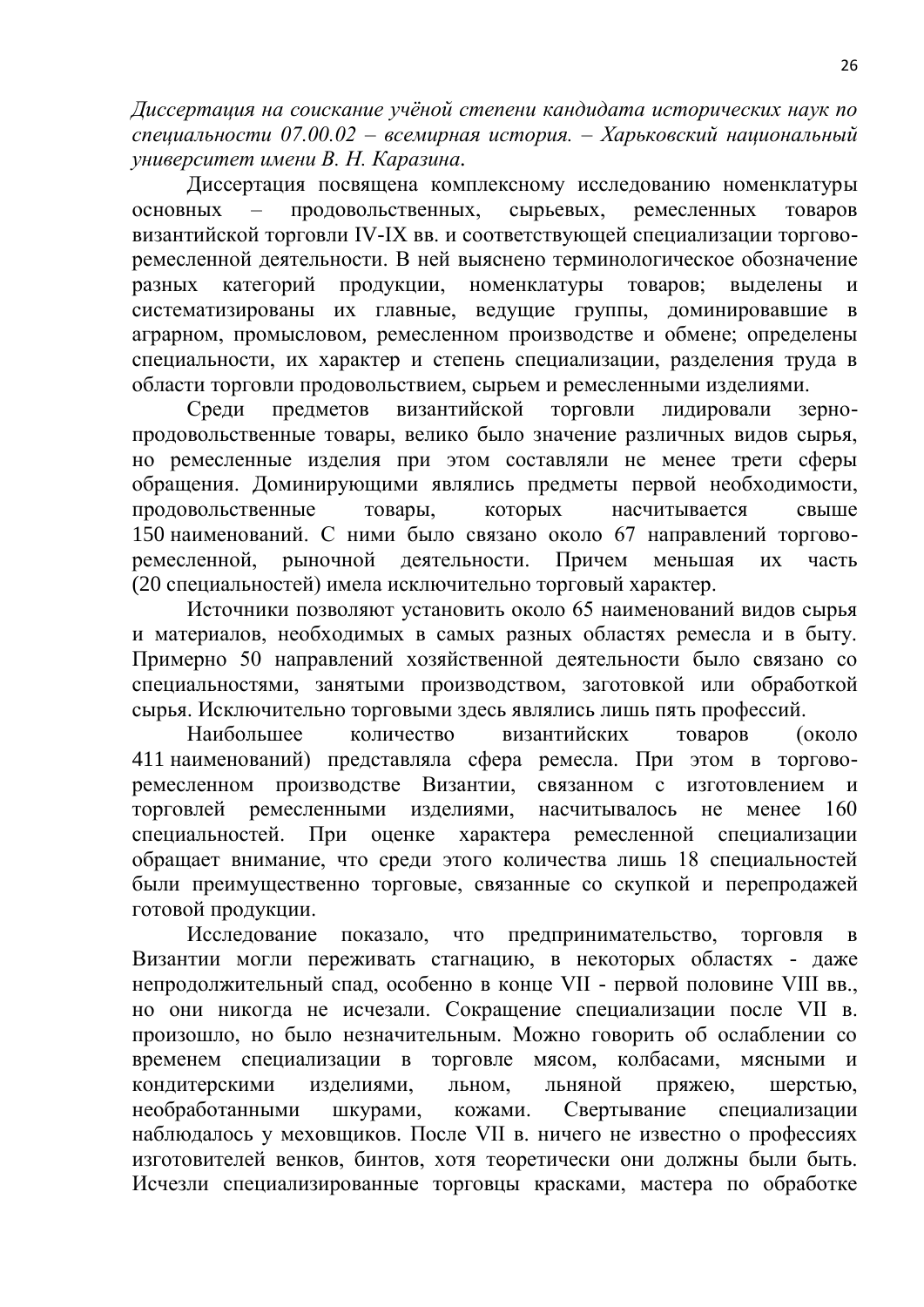драгоценных камней. Но это ослабление не приняло абсолютный характер и отчасти компенсировалось перераспределением функций между специалистами. С другой стороны, произошло углубление специализации в области поставки сырья для шелкоткачества, стали развиваться новые отрасли – свечное дело и мыловарение. В целом, торгово-ремесленная дифференциация продолжала держаться в раннесредневековой Византии на весьма высоком уровне, не уступавшем уроню поздневизантийского периода или состоянию ремесла и торговли Западной Европы в период развитого средневековья.

*Ключевые слова:* Византия, экономика, торговля, товары, продовольствие, сырье, ремесленные изделия, профессии.

#### **ABSTRACT (EN)**

**Sorochan К. The food, raw materials, and craft products in Byzantium 4-9 th centuries: professional specialization in production and trade. - Manuscript.**

*Thesis for a Candidate degree in History, speciality 07.00.02 - World History. - V. N. Karazin Kharkiv National University, Kharkiv, 2014.*

The thesis is devoted to comprehensive research of market nomenclature – the main food, raw materials, handicraft goods of Byzantine trade in 4-9<sup>th</sup> centuries and also to research of trade and craft activities specialization. The terminological designation of different categories of products, range of goods was determined; their main groups, that dominated in agricultural, handicraft production and exchange, were identified and described systematically; professions, their nature and degree of specialization, labor division in trade field of foodstuffs, raw materials and craft products were defined.

The study found out that entrepreneurship, commerce in Byzantium could stagnate, in some areas they could even have a short decline, especially at the end of the first half of  $7{\text -}8^{\text{th}}$  cent., but they never disappeared. After the  $7^{\text{th}}$  century the reduction of specialization happened but it was insignificant. This weakening has not taken an absolute character and partly was compensated by the redistribution of functions between specialists. On the other hand, there has been increasing of specialization in supplying of raw materials for silk weaving; the candle and soap making business began to develop. In general, the trade and craft differentiation in early medieval Byzantium continued to stay at rather high level, which was not inferior to the late Byzantine period or to the position crafts and trade in Western Europe during the High Middle Ages.

*Key words:* Byzantium, economy, trade, goods, foodstuffs, raw materials, craft products, professions.

#### SOROCHAN KATERYNA